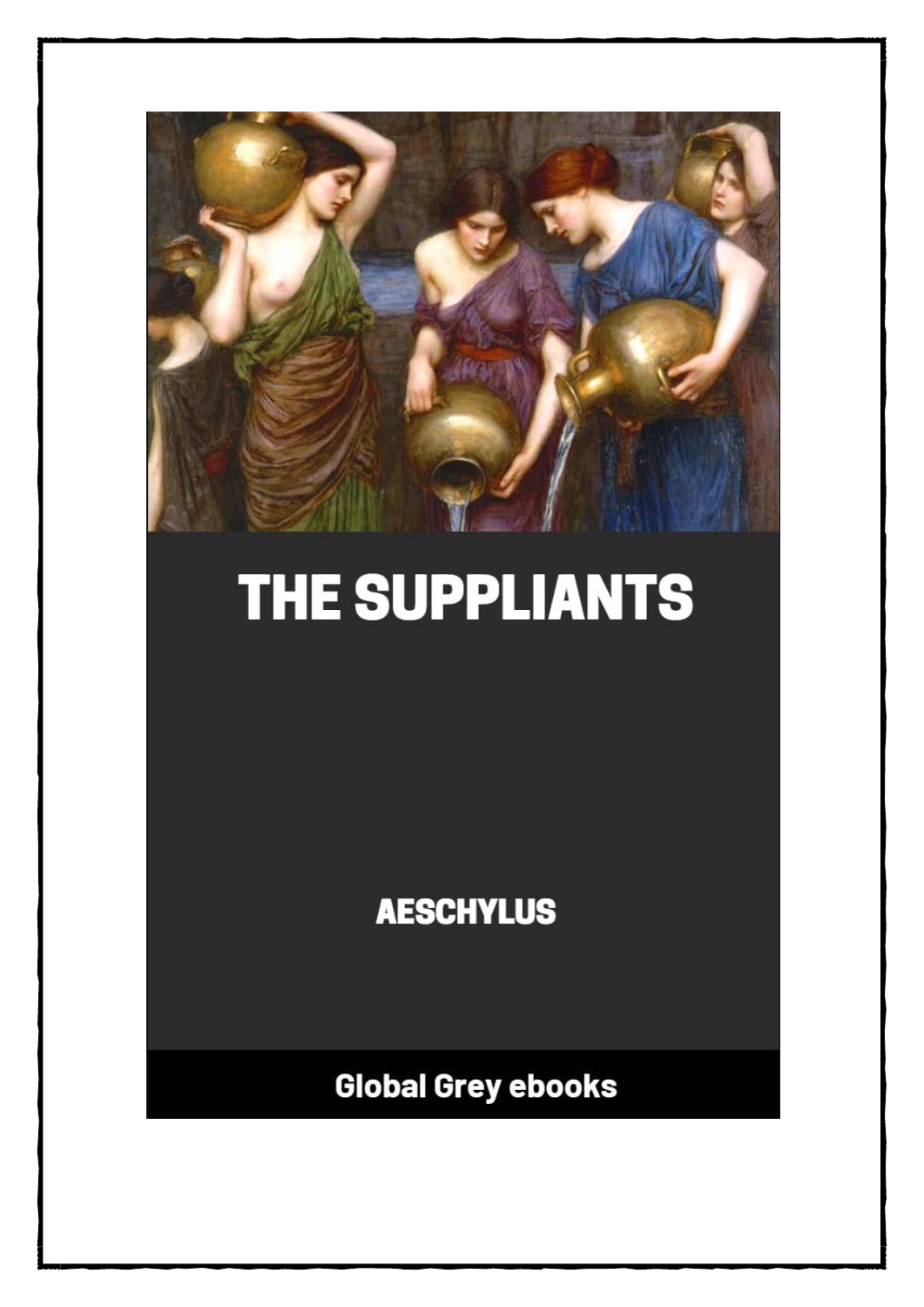## **THE SUPPLIANTS**

## **BY AESCHYLUS**

**TRANSLATED BY E. D. A. MORSHEAD**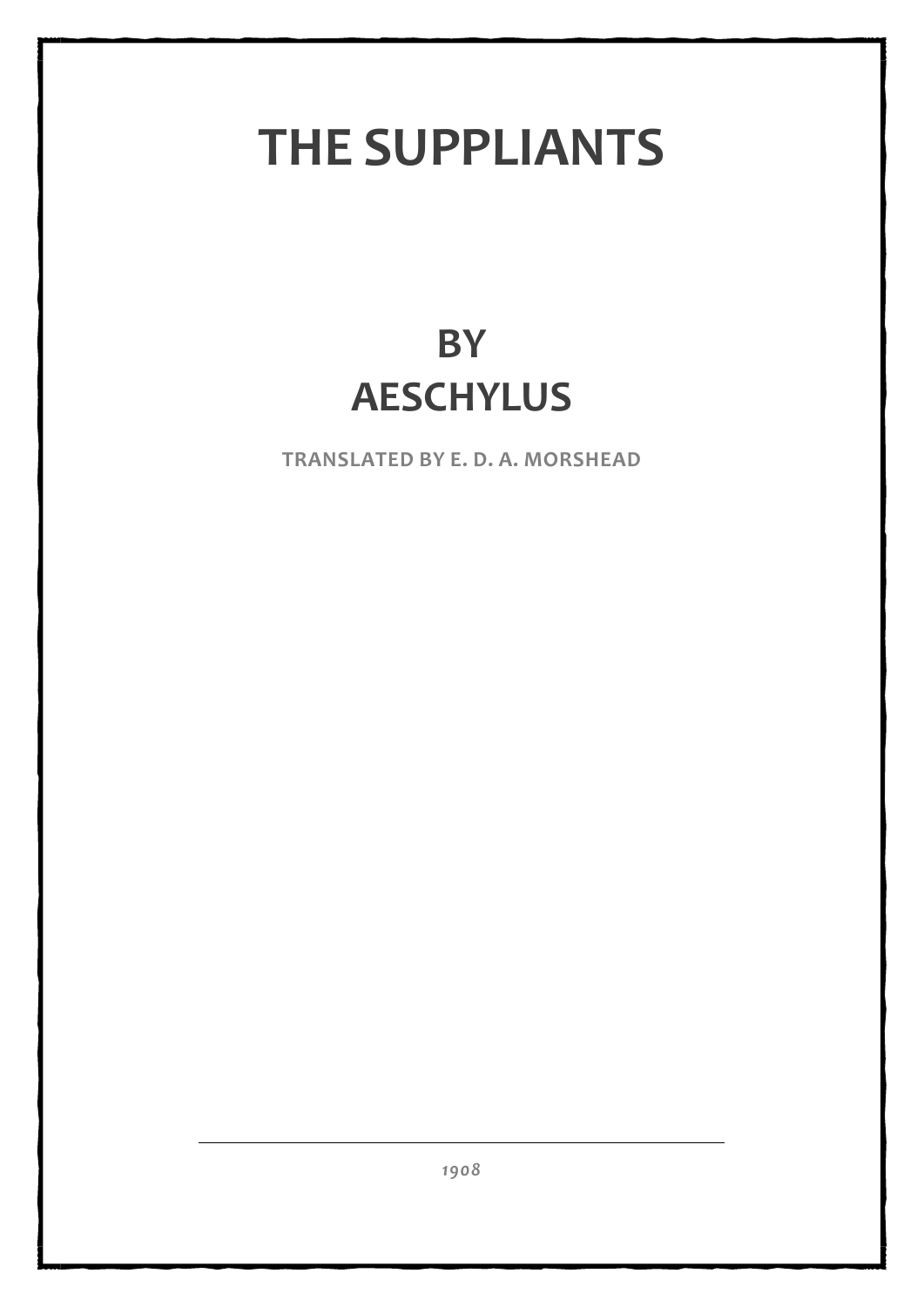*The Suppliants By Aeschylus.*

*This edition was created and published by Global Grey*

*©GlobalGrey 2020*

*Get more free ebooks at*



*[globalgreyebooks.com](https://www.globalgreyebooks.com/index.html)*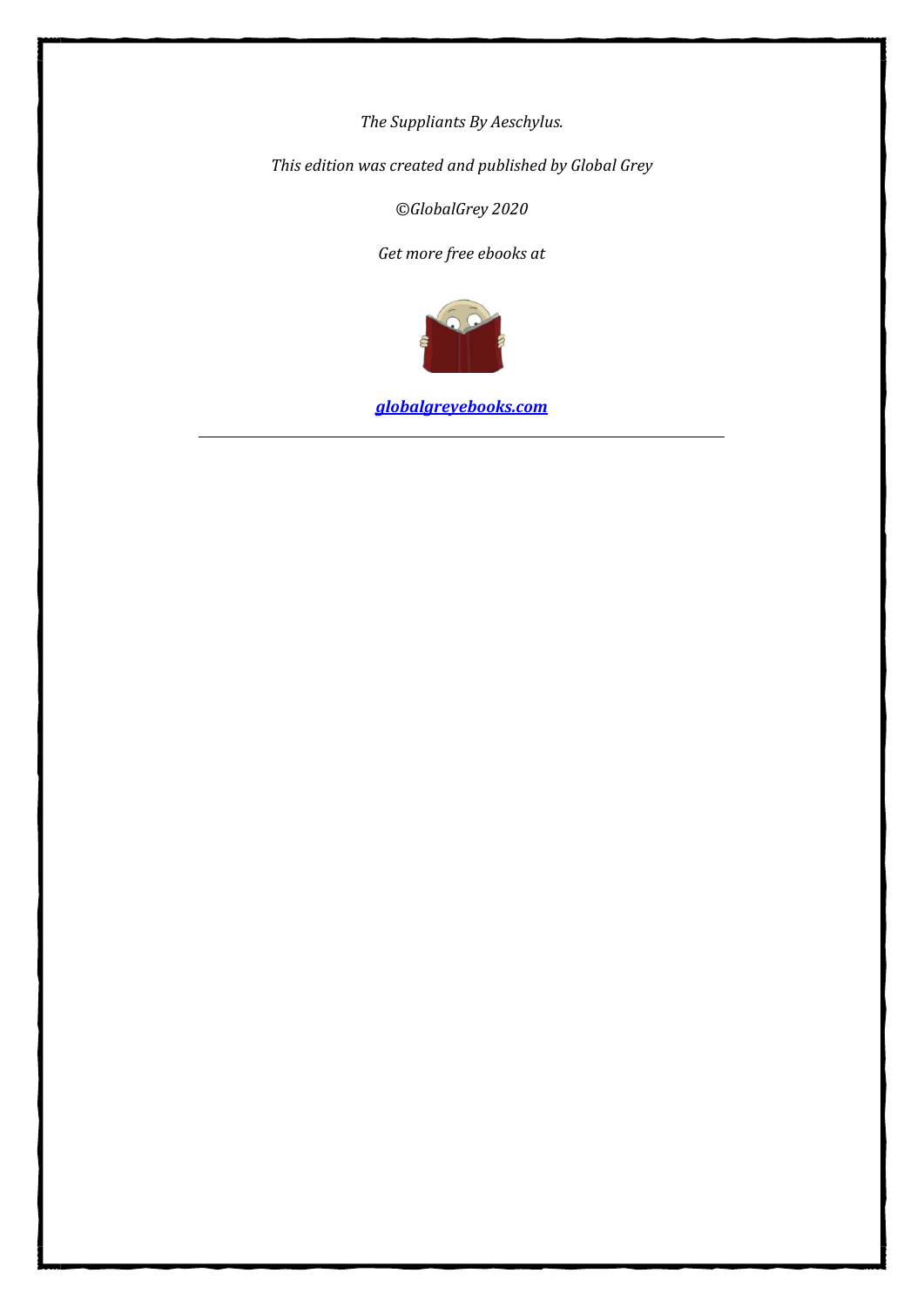**CONTENTS** [Dedication](#page-4-0) [Argument](#page-6-0) [The Suppliants](#page-7-0)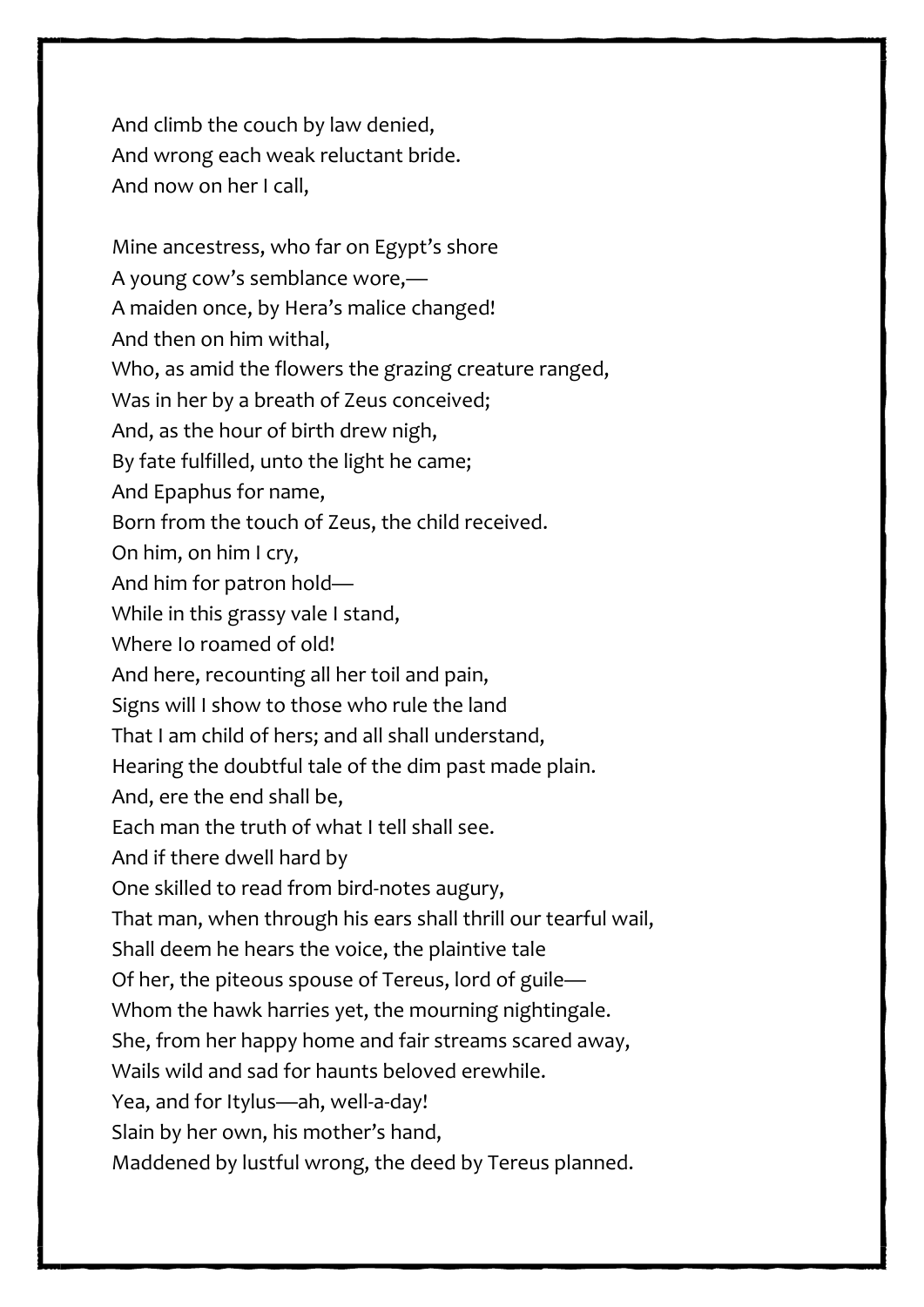Like her I wail and wail, in soft Ionian tones, And as she wastes, even so Wastes my soft cheek, once ripe with Nilus' suns And all my heart dissolves in utter woe Sad flowers of grief I cull,

7

Fleeing from kinsmen's love unmerciful— Yea, from the clutching hands, the wanton crowd, I sped across the waves, from Egypt's land of cloud<sup>[1](#page-10-0)</sup>

Gods of the ancient cradle of my race, Hear me, just gods! With righteous grace On me, on me look down! Grant not to youth its heart's unchaste desire, But, swiftly spurning lust's unholy fire, Bless only love and willing wedlock's crown The war-worn fliers from the battle's wrack Find refuge at the hallowed altar-side, The sanctuary divine,— Ye gods! such refuge unto me provide— Such sanctuary be mine! Though the deep will of Zeus be hard to track, Yet doth it flame and glance, A beacon in the dark, 'mid clouds of chance That wrap mankind Yea, though the counsel fall, undone it shall not be, Whate'er be shaped and fixed within Zeus' ruling mind— Dark as a solemn grove, with sombre leafage shaded, His paths of purpose wind, A marvel to man's eye

<span id="page-10-0"></span> $1$  "ἀερίας ἀπὸ γᾶς." This epithet may appear strange to modern readers accustomed to think of Egypt as a land of cloudless skies and pellucid atmosphere. Nevertheless both Pindar (*Pyth* iv 93) and Apollonius Rhodius (iv 267) speak of it in the same way as Aeschylus. It has been conjectured that they allude to the fog banks that often obscure the low coasts—a phenomenon likely to impress the early navigators and to be reported by them.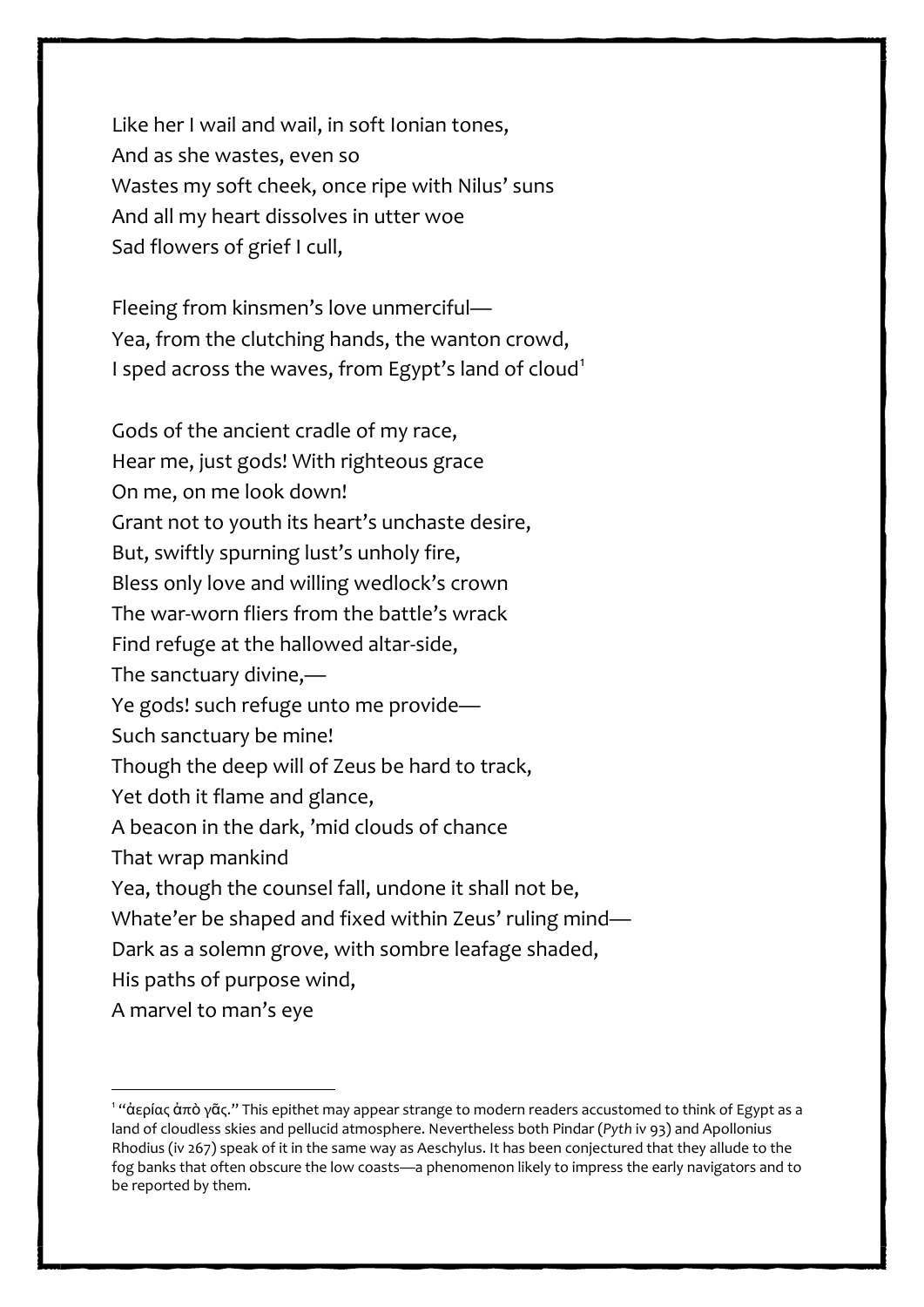Smitten by him, from towering hopes degraded, Mortals lie low and still Tireless and effortless, works forth its will The arm divine! God from His holy seat, in calm of unarmed power, Brings forth the deed, at its appointed hour! Let Him look down on mortal wantonness! Lo! how the youthful stock of Belus' line Craves for me, uncontrolled— With greed and madness bold— Urged on by passion's sunless stress— And, cheated, learns too late the prey has 'scaped their hold! Ah, listen, listen to my grievous tale, My sorrow's words, my shrill and tearful cries! Ah woe, ah woe! Loud with lament the accents use, And from my living lips my own sad dirges flow! O Apian land of hill and dale, Thou kennest yet, O land, this faltered foreign wail— Have mercy, hear my prayer! Lo, how again, again, I rend and tear My woven raiment, and from off my hair Cast the Sidonian veil!

Ah, but if fortune smile, if death be driven away, Vowed rites, with eager haste, we to the gods will pay! Alas, alas again! O wither drift the waves? and who shall loose the pain?

O Apian land of hill and dale, Thou kennest yet, O land, this faltered foreign wail! Have mercy, hear my prayer! Lo, how again, again, I rend and tear My woven raiment, and from off my hair Cast the Sidonian veil!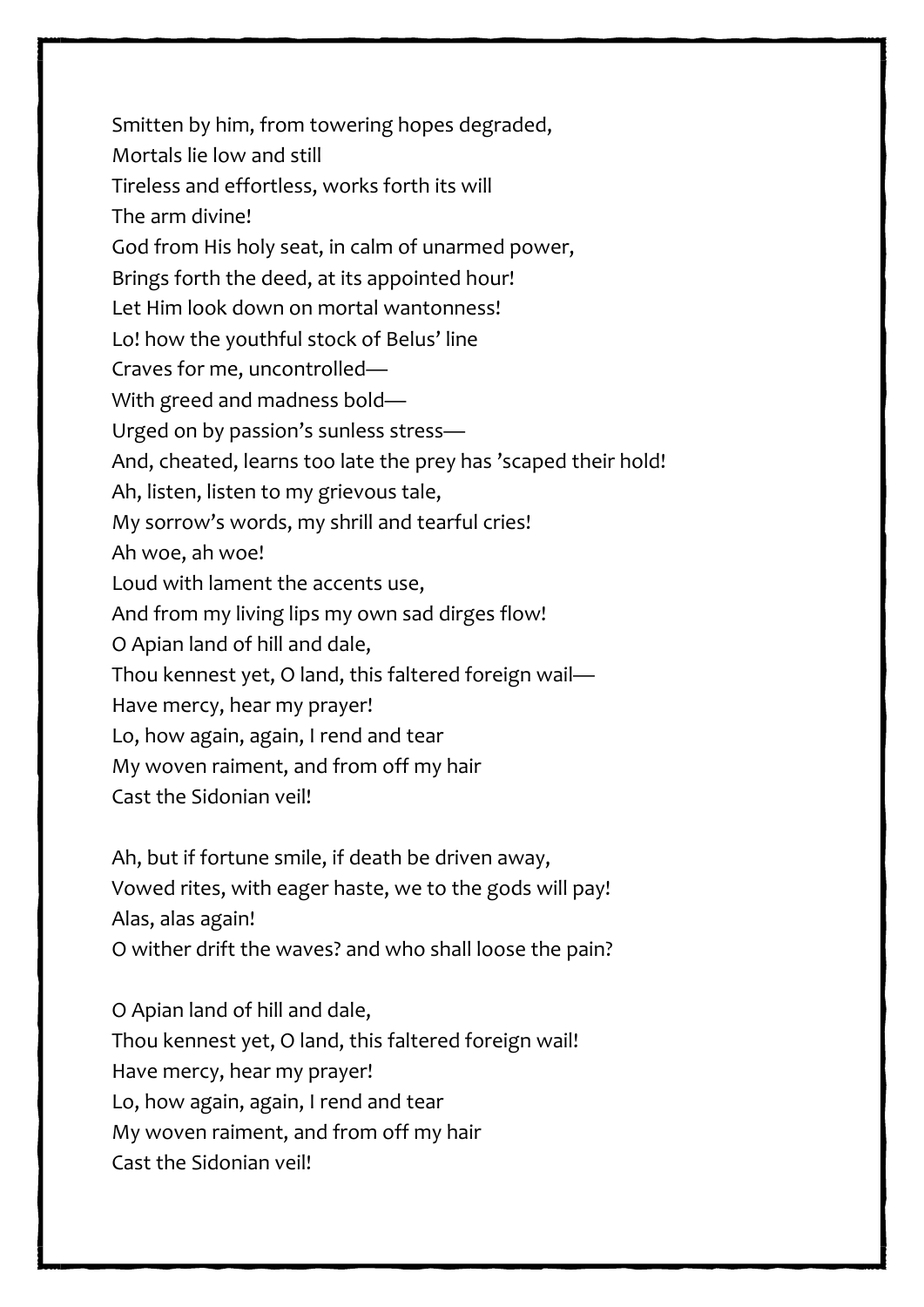The wafting oar, the bark with woven sail, From which the sea foamed back, Sped me, unharmed of storms, along the breeze's track— Be it unblamed of me! But ah, the end, the end of my emprise! May He, the Father, with all-seeing eyes, Grant me that end to see! Grant that henceforth unstained as heretofore I may escape the forced embrace Of those proud children of the race That sacred Io bore.

And thou, O maiden-goddess chaste and pure— Queen of the inner fane,— Look of thy grace on me, O Artemis, Thy willing suppliant—thine, thine it is, Who from the lustful onslaught fled secure, To grant that I too without stain The shelter of thy purity may gain!

Grant that henceforth unstained as heretofore I may escape the forced embrace Of those proud children of the race That sacred Io bore!

Yet if this may not be,

We, the dark race sun-smitten, we Will speed with suppliant wands To Zeus who rules below, with hospitable hands Who welcomes all the dead from all the lands: Yea by our own hands strangled, we will go, Spurned by Olympian gods, unto the gods below!

Zeus, hear and save!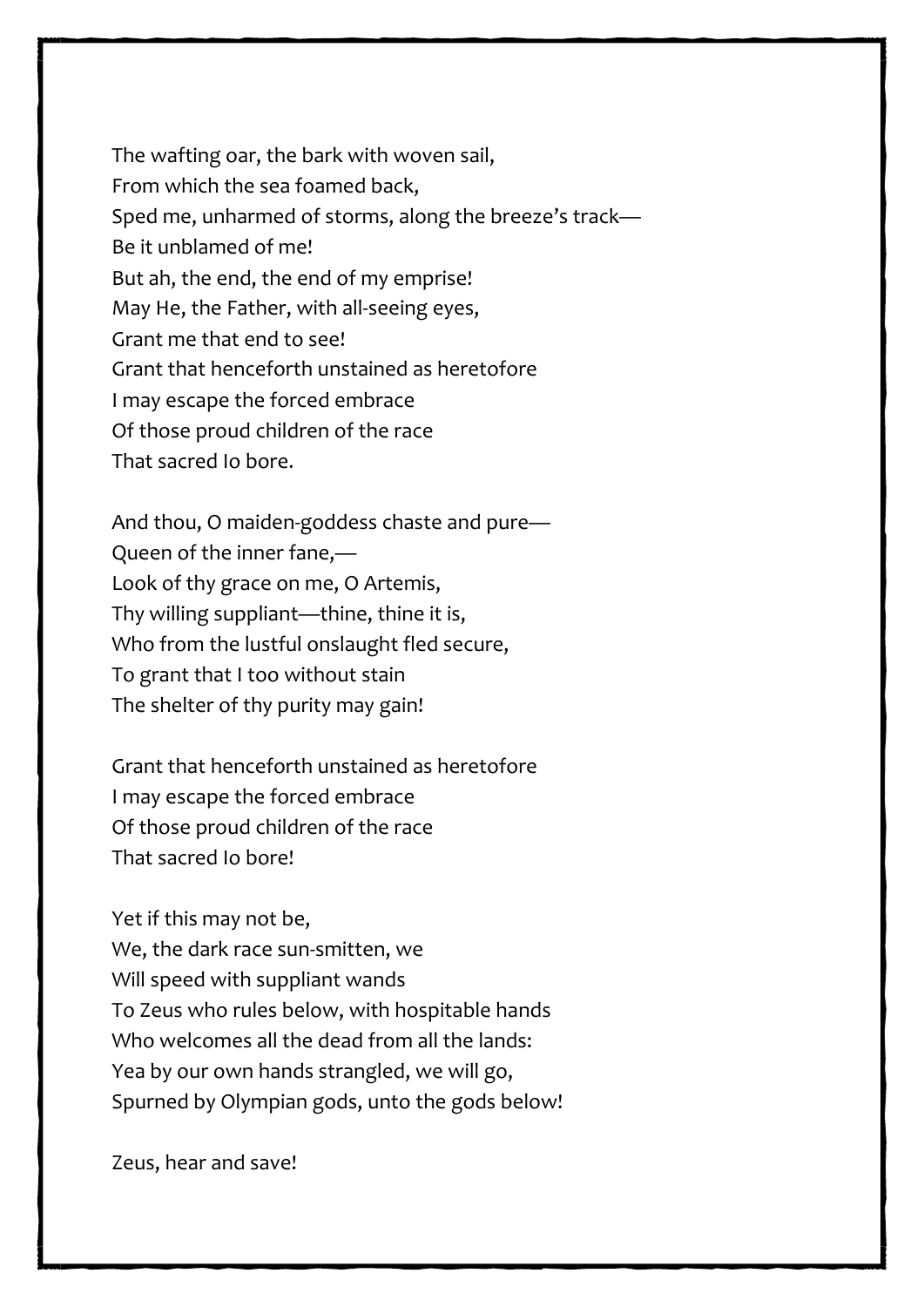The searching, poisonous hate, that Io vexed and drave, Was of a goddess: well I know The bitter ire, the wrathful woe Of Hera, queen of heaven— A storm, a storm her breath, whereby we yet are driven! Bethink thee, what dispraise Of Zeus himself mankind will raise, If now he turn his face averted from our cries! If now, dishonoured and alone, The ox-horned maiden's race shall be undone, Children of Epaphus, his own begotten son— Zeus, listen from on high!—to thee our prayers arise.

Zeus, hear and save!

The searching poisonous hate, that Io vexed and drave,

Was of a goddess: well I know

The bitter ire, the wrathful woe

Of Hera, queen of heaven—

A storm, a storm her breath, whereby we yet are driven!

## DANAUS.

Children, be wary—wary he with whom Ye come, your trusty sire and steersman old: And that same caution hold I here on land, And bid you hoard my words, inscribing them On memory's tablets. Lo, I see afar Dust, voiceless herald of a host, arise; And hark, within their grinding sockets ring Axles of hurrying wheels! I see approach, Borne in curved cars, by speeding horses drawn, A speared and shielded band. The chiefs, perchance, Of this their land are hitherward intent To look on us, of whom they yet have heard By messengers alone. But come who may, And come he peaceful or in ravening wrath Spurred on his path, 'twere best, in any case,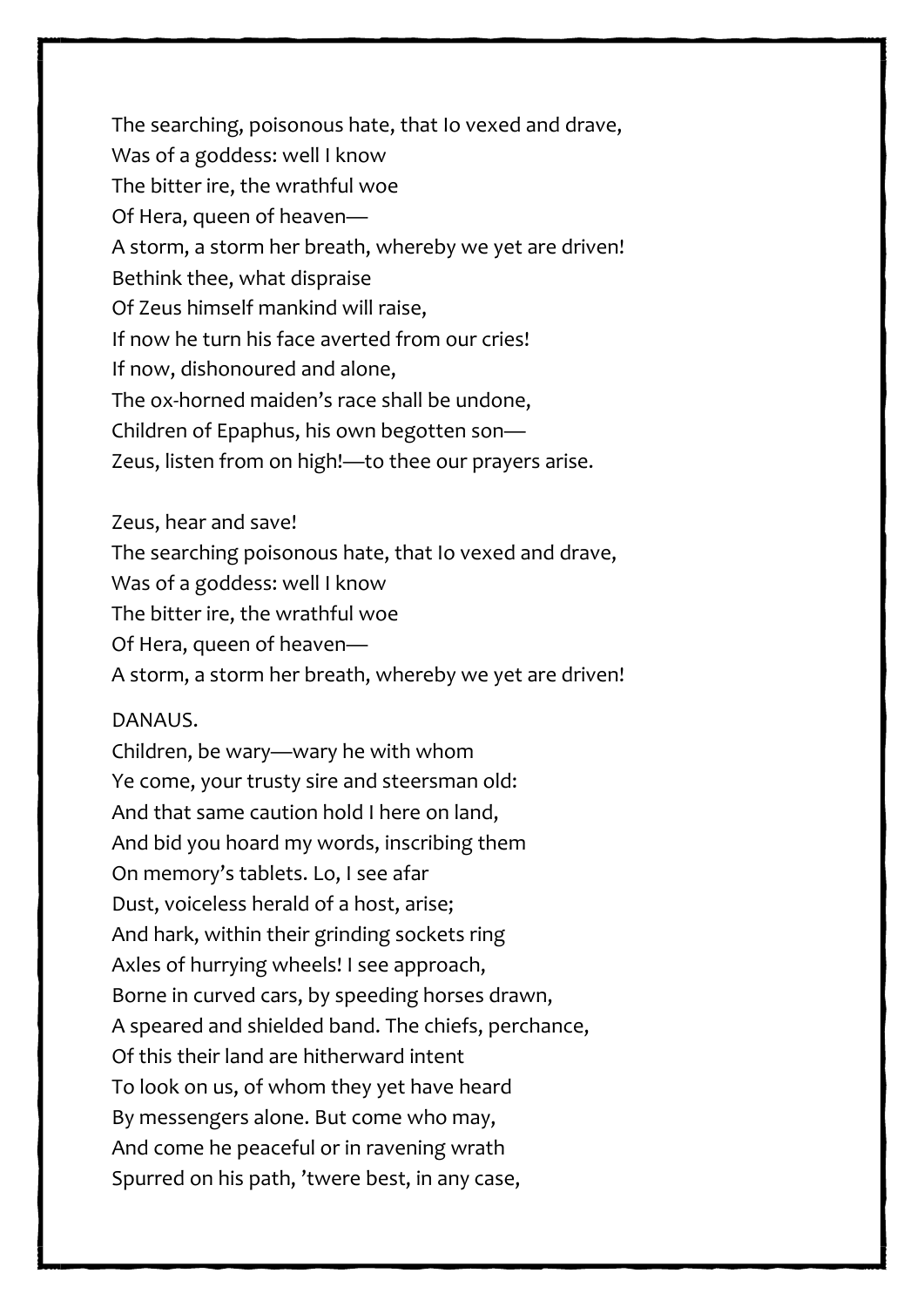Damsels, to cling unto this altar-mound Made sacred to their gods of festival,— A shrine is stronger than a tower to save, A shield that none may cleave. Step swift thereto, And in your left hands hold with reverence The white-crowned wands of suppliance, the sign Beloved of Zeus, compassion's lord, and speak To those that question you, words meek and low And piteous, as beseems your stranger state, Clearly avowing of this flight of yours The bloodless cause; and on your utterance See to it well that modesty attend; From downcast eyes, from brows of pure control, Let chastity look forth; nor, when ye speak, Be voluble nor eager—they that dwell Within this land are sternly swift to chide. And be your words submissive: heed this well; For weak ye are, outcasts on stranger lands, And froward talk beseems not strengthless hands.

#### CHORUS.

O father, warily to us aware Thy words are spoken, and thy wisdom's best My mind shall hoard, with Zeus our sire to aid.

#### DANAUS.

Even so—with gracious aspect let him aid.

#### CHORUS.

Fain were I now to seat me by thy side.

#### DANAUS.

Now dally not, but put our thought in act.

#### CHORUS.

Zeus, pity our distress, or e'er we die.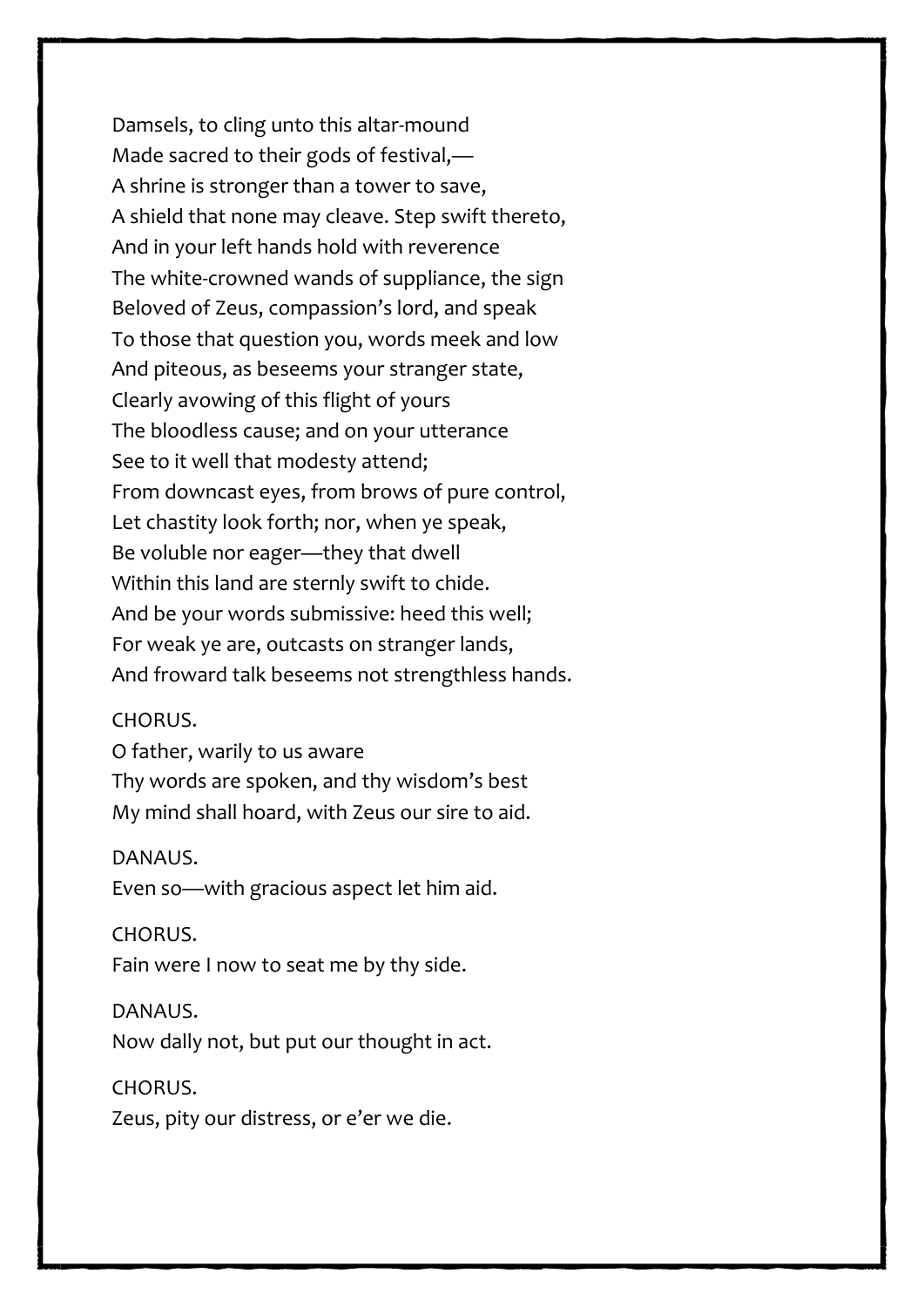DANAUS. If so he will, your toils to joy will turn.

CHORUS. Lo, on this shrine, the semblance of a bird. $2$ 

DANAUS. Zeus' bird of dawn it is; invoke the sign.

CHORUS. Thus I invoke the saving rays of morn.

DANAUS. Next, bright Apollo, exiled once from heaven.

CHORUS. The exiled god will pity our exile.

DANAUS. Yea, may he pity, giving grace and aid.

CHORUS. Whom next invoke I, of these other gods?

DANAUS. Lo, here a trident, symbol of a god.

CHORUS. Who $^3$  $^3$  gave sea-safety; may he bless on land!

DANAUS. This next is Hermes, carved in Grecian wise.

CHORUS. Then let him herald help to freedom won.

<span id="page-15-0"></span><sup>2</sup> The whole of this dialogue in alternate verses is disarranged in the MSS. The re-arrangement which has approved itself to Paley has been here followed. It involves, however, a hiatus, instead of the line to which this note is appended. The substance of the lost line being easily deducible from the context, it has been supplied in the translation.

<span id="page-15-1"></span><sup>3</sup> Poseidon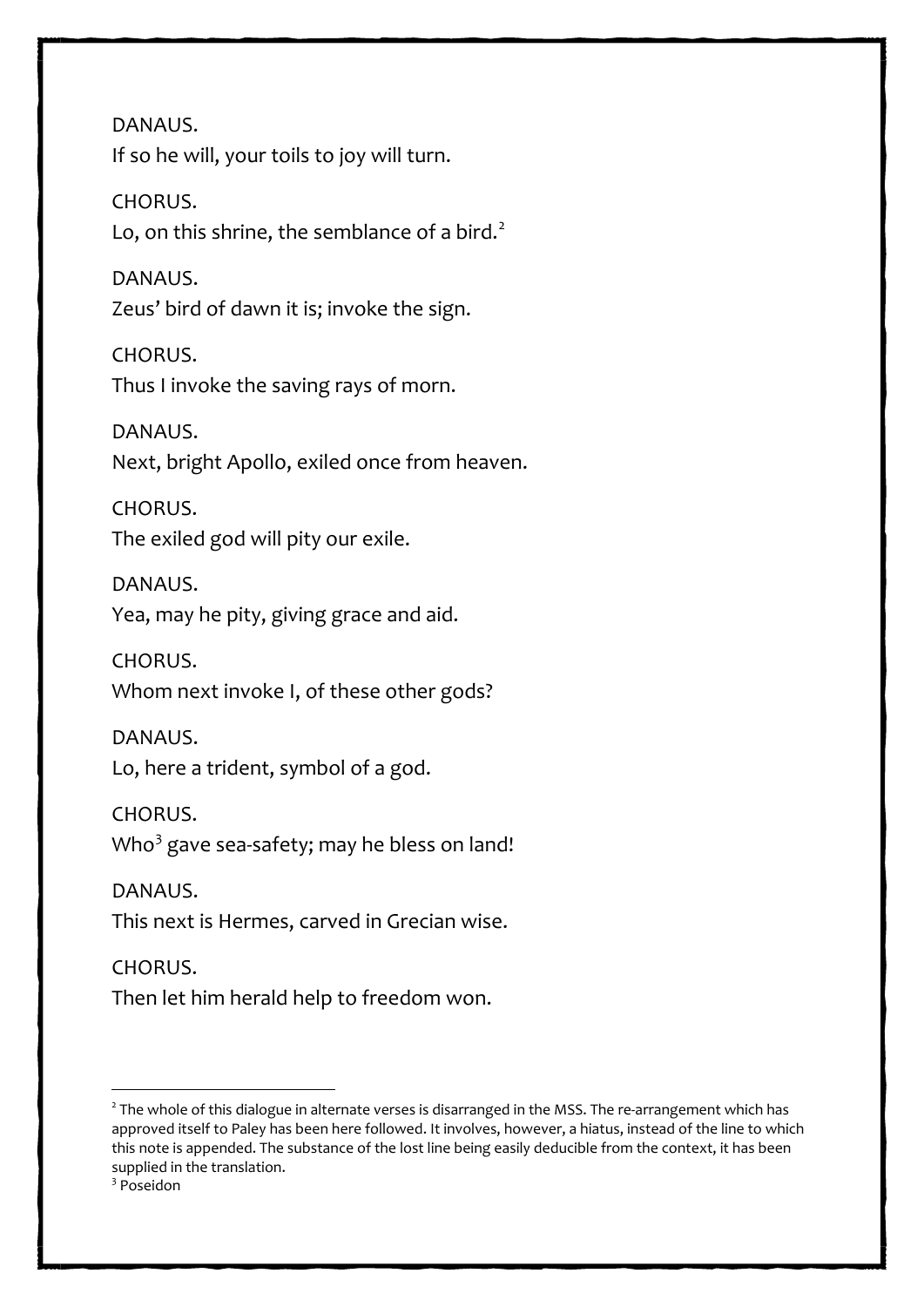#### DANAUS.

Lastly, adore this altar consecrate To many lesser gods in one; then crouch On holy ground, a flock of doves that flee, Scared by no alien hawks, a kin not kind, Hateful, and fain of love more hateful still. Foul is the bird that rends another bird, And foul the men who hale unwilling maids, From sire unwilling, to the bridal bed. Never on earth, nor in the lower world, Shall lewdness such as theirs escape the ban: There too, if men say right, a God there is Who upon dead men turns their sin to doom, To final doom. Take heed, draw hitherward, That from this hap your safety ye may win.

*Enter the* KING OF ARGOS*.* 

#### THE KING OF ARGOS.

Speak—of what land are ye? No Grecian band Is this to whom I speak, with Eastern robes And wrappings richly dight: no Argive maid, No woman in all Greece such garb doth wear. This too gives marvel, how unto this land, Unheralded, unfriended, without guide, And without fear, ye came? yet wands I see, True sign of suppliance, by you laid down On shrines of these our gods of festival. No land but Greece can read such signs aright. Much else there is, conjecture well might guess, But let words teach the man who stands to hear.

#### CHORUS.

True is the word thou spakest of my garb; But speak I unto thee as citizen, Or Hermes' wandbearer, or chieftain king?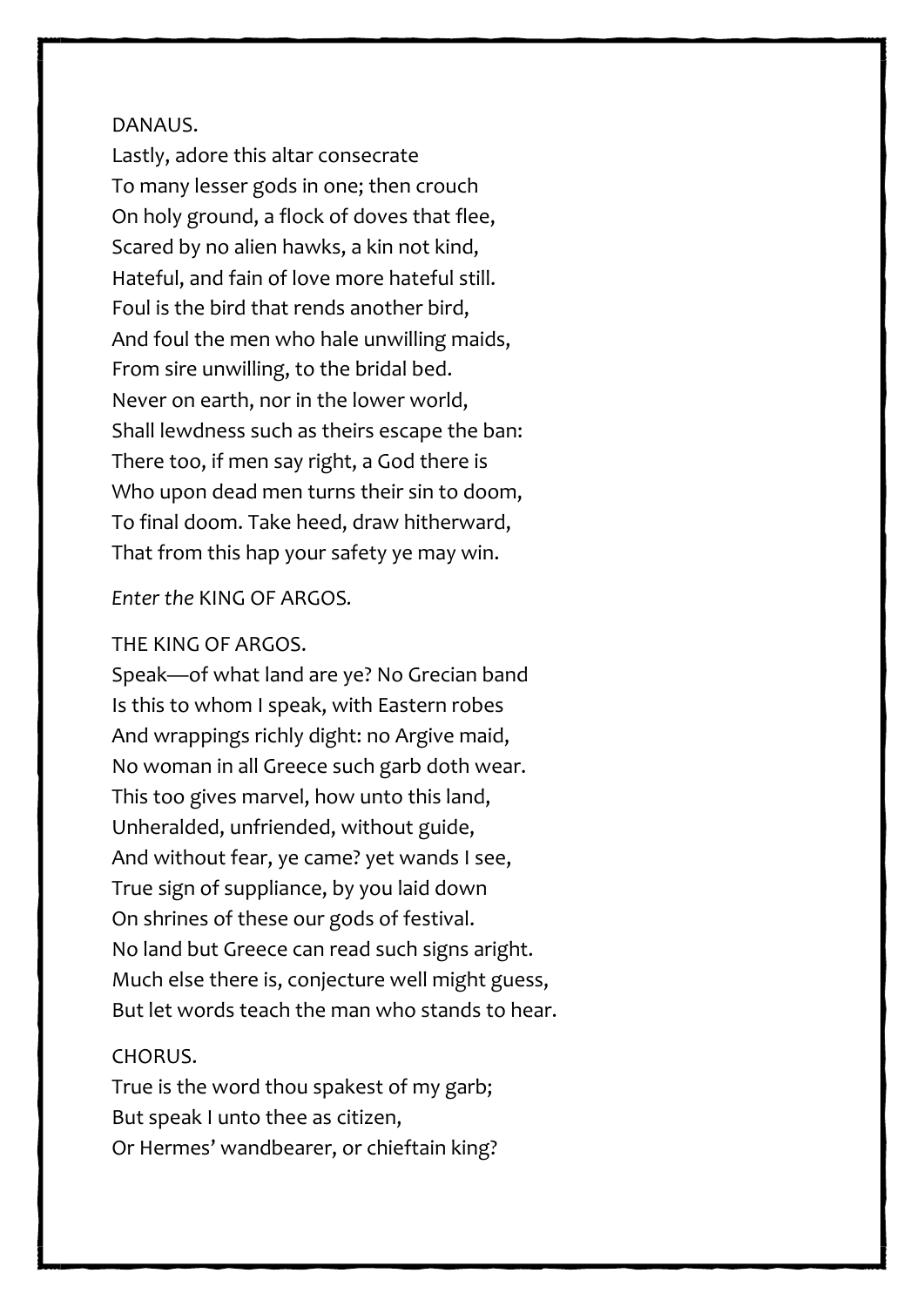#### THE KING OF ARGOS.

For that, take heart and answer without fear. I am Pelasgus, ruler of this land, Child of Palaichthon, whom the earth brought forth; And, rightly named from me, the race who reap This country's harvests are Pelasgian called. And o'er the wide and westward-stretching land, Through which the lucent wave of Strymon flows I rule; Perrhaebia's land my boundary is Northward, and Pindus' further slopes, that watch Paeonia, and Dodona's mountain ridge. West, east, the limit of the washing seas Restrains my rule—the interspace is mine. But this whereon we stand is Apian land, Styled so of old from the great healer's name; For Apis, coming from Naupactus' shore Beyond the strait, child of Apollo's self And like him seer and healer, cleansed this land From man-devouring monsters, whom the earth, Stained with pollution of old bloodshedding, Brought forth in malice, beasts of ravening jaws, A grisly throng of serpents manifold. And healings of their hurt, by knife and charm, Apis devised, unblamed of Argive men, And in their prayers found honour, for reward. —Lo, thou hast heard the tokens that I give: Speak now thy race, and tell a forthright tale; In sooth, this people loves not many words.

## CHORUS.

Short is my word and clear. Of Argive race We come, from her, the ox-horned maiden who Erst bare the sacred child. My word shall give Whate'er can 'stablish this my soothfast tale.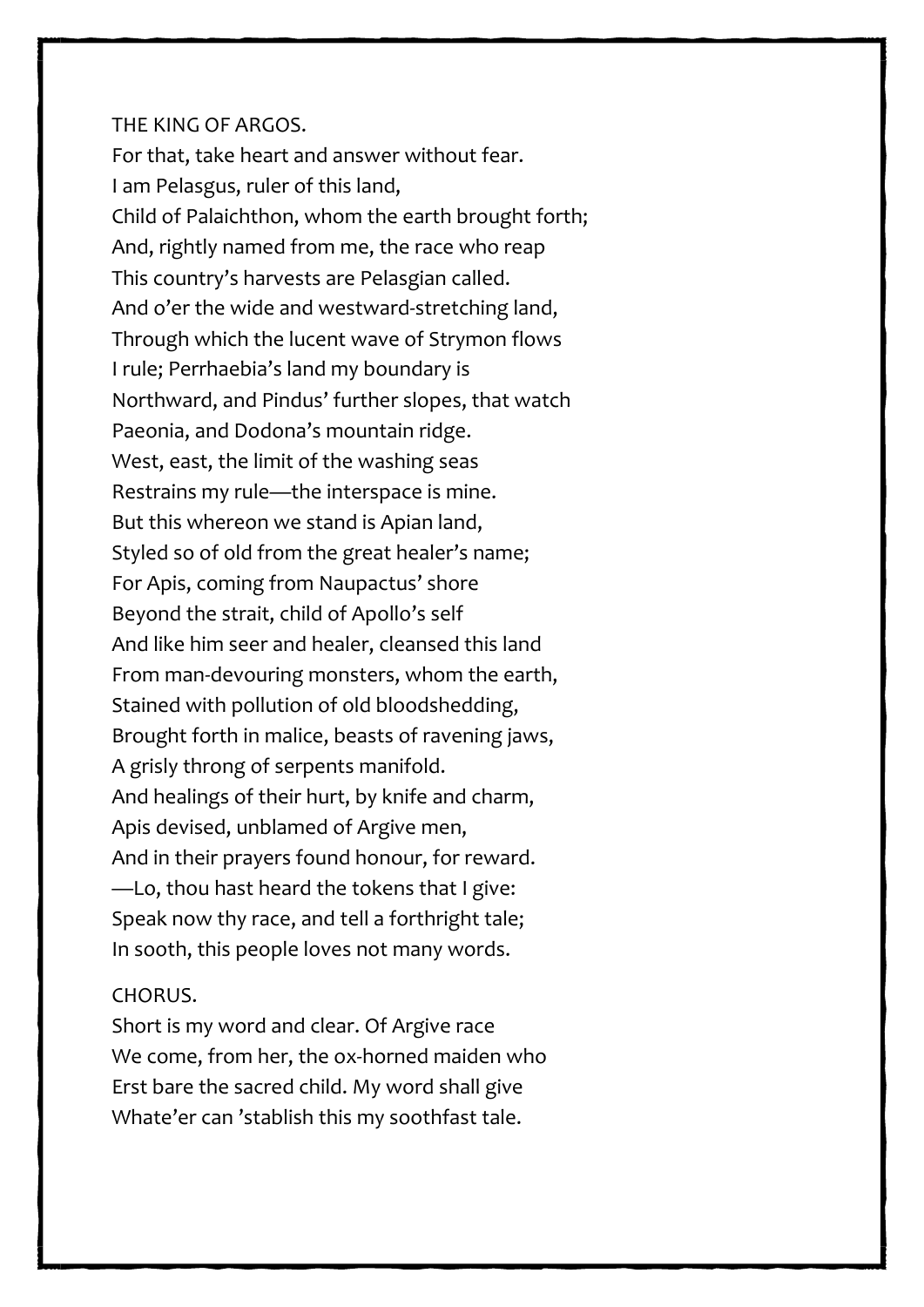#### THE KING OF ARGOS.

O stranger maids, I may not trust this word, That ye have share in this our Argive race. No likeness of our country do ye bear, But semblance as of Libyan womankind. Even such a stock by Nilus' banks might grow; Yea and the Cyprian stamp, in female forms, Shows to the life, what males impressed the same. And, furthermore, of roving Indian maids Whose camping-grounds by Aethiopia lie, And camels burdened even as mules, and bearing Riders, as horses bear, mine ears have heard; And tales of flesh-devouring mateless maids Called Amazons: to these, if bows ye bare, I most had deemed you like. Speak further yet, That of your Argive birth the truth I learn.

#### CHORUS.

Here in this Argive land—so runs the tale— Io was priestess once of Hera's fane.

#### THE KING OF ARGOS.

Yea, truth it is, and far this word prevails: Is't said that Zeus with mortal mingled love?

#### CHORUS.

Ay, and that Hera that embrace surmised.

THE KING OF ARGOS.

How issued then this strife of those on high?

#### CHORUS.

By Hera's will, a heifer she became.

THE KING OF ARGOS. Held Zeus aloof then from the horned beast?

## CHORUS.

'Tis said, he loved, in semblance of a bull.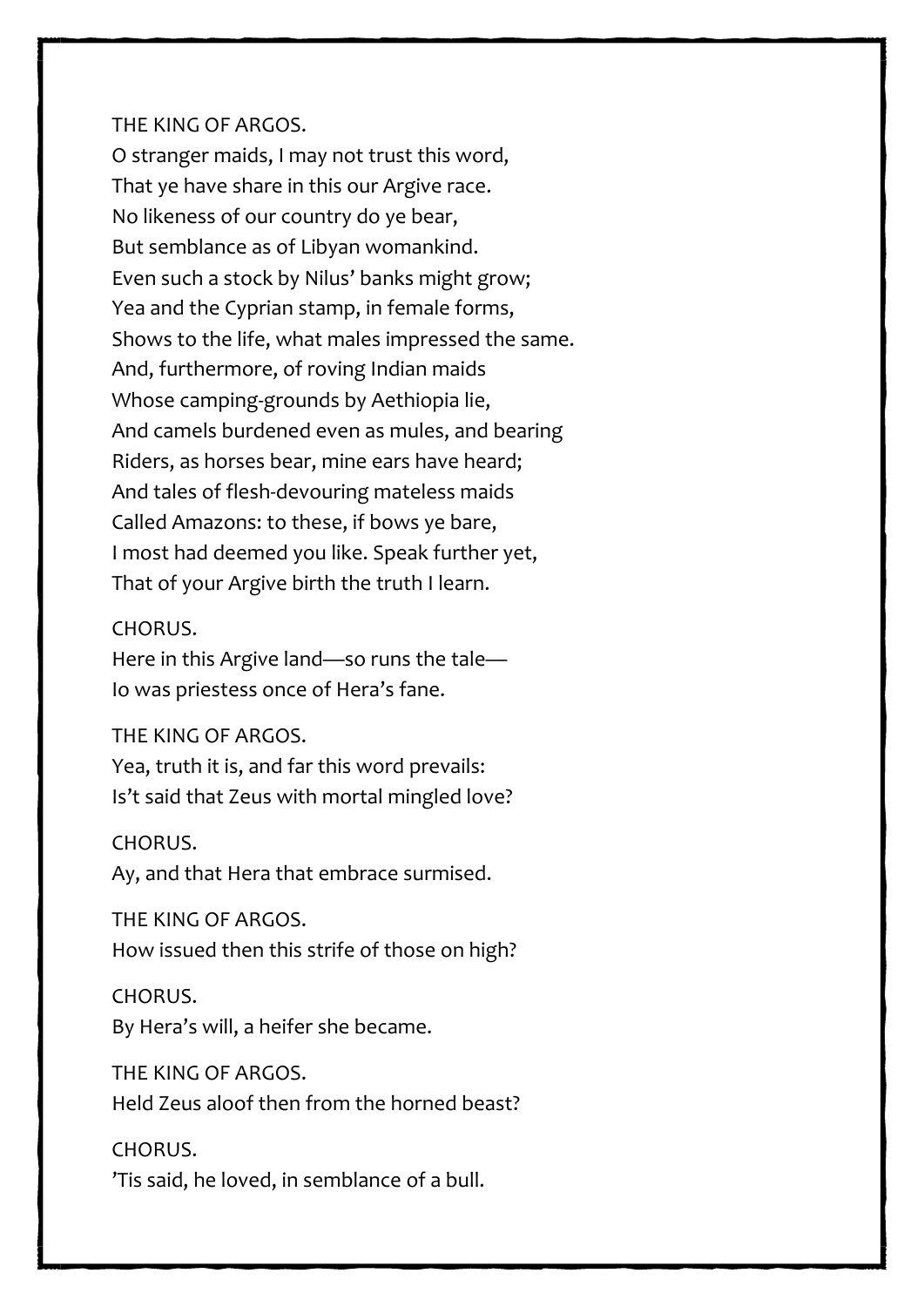THE KING OF ARGOS. And his stern consort, did she aught thereon?

CHORUS. One myriad-eyed she set, the heifer's guard.

THE KING OF ARGOS. How namest thou this herdsman many-eyed?

CHORUS. Argus, the child of Earth, whom Hermes slew.

THE KING OF ARGOS. Still did the goddess vex the beast ill-starred?

CHORUS. She wrought a gadfly with a goading sting.

THE KING OF ARGOS. Thus drave she Io hence, to roam afar?

CHORUS. Yea—this thy word coheres exact with mine.

THE KING OF ARGOS. Then to Canopus and to Memphis came she?

CHORUS.

And by Zeus' hand was touched, and bare a child.

THE KING OF ARGOS. Who vaunts him the Zeus-mated creature's son?

CHORUS. Epaphus, named rightly from the saving touch.

THE KING OF ARGOS. And whom in turn did Epaphus beget?<sup>[4](#page-19-0)</sup>

<span id="page-19-0"></span><sup>4</sup> Here one verse at least has been lost. The conjecture of Bothe seems to be verified, as far as substance is concerned, by the next line, and has consequently been adopted.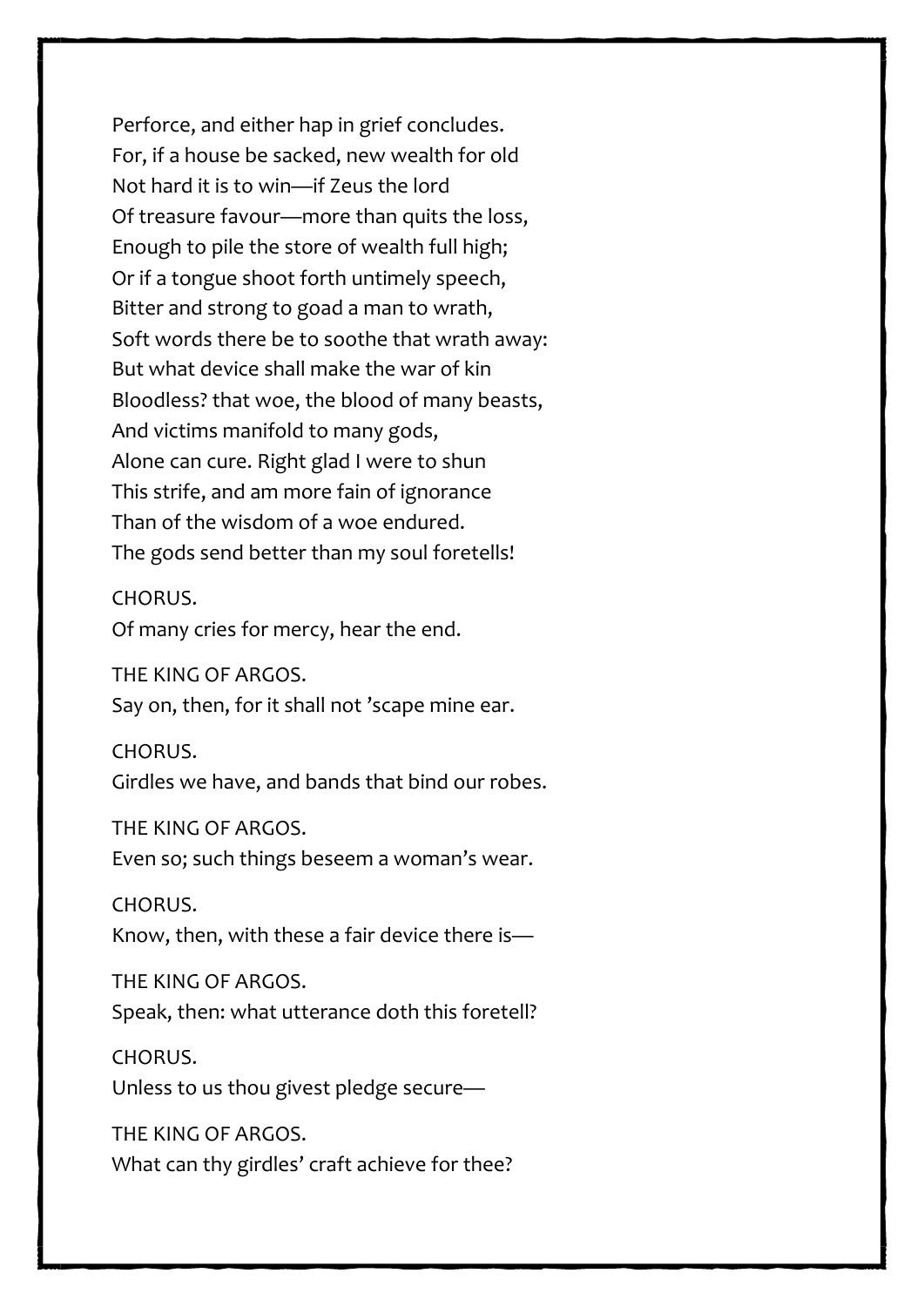CHORUS.

Strange votive tablets shall these statues deck.

THE KING OF ARGOS. Mysterious thy resolve—avow it clear.

CHORUS. Swiftly to hang me on these sculptured gods!

THE KING OF ARGOS. Thy word is as a lash to urge my heart.

#### CHORUS.

Thou seest truth, for I have cleared thine eye

#### THE KING OF ARGOS.

Yea, and woes manifold, invincible, A crowd of ills, sweep on me torrent-like. My bark goes forth upon a sea of troubles Unfathomed, ill to traverse, harbourless. For if my deed shall match not your demand, Dire, beyond shot of speech, shall be the bane Your death's pollution leaves unto this land. Yet if against your kin, Aegyptus' race, Before our gates I front the doom of war, Will not the city's loss be sore? Shall men For women's sake incarnadine the ground? But yet the wrath of Zeus, the suppliants' lord I needs must fear: most awful unto man The terror of his anger. Thou, old man, The father of these maidens, gather up Within your arms these wands of suppliance, And lay them at the altars manifold Of all our country's gods, that all the town Know, by this sign, that ye come here to sue. Nor, in thy haste, do thou say aught of me. Swift is this folk to censure those who rule; But, if they see these signs of suppliance,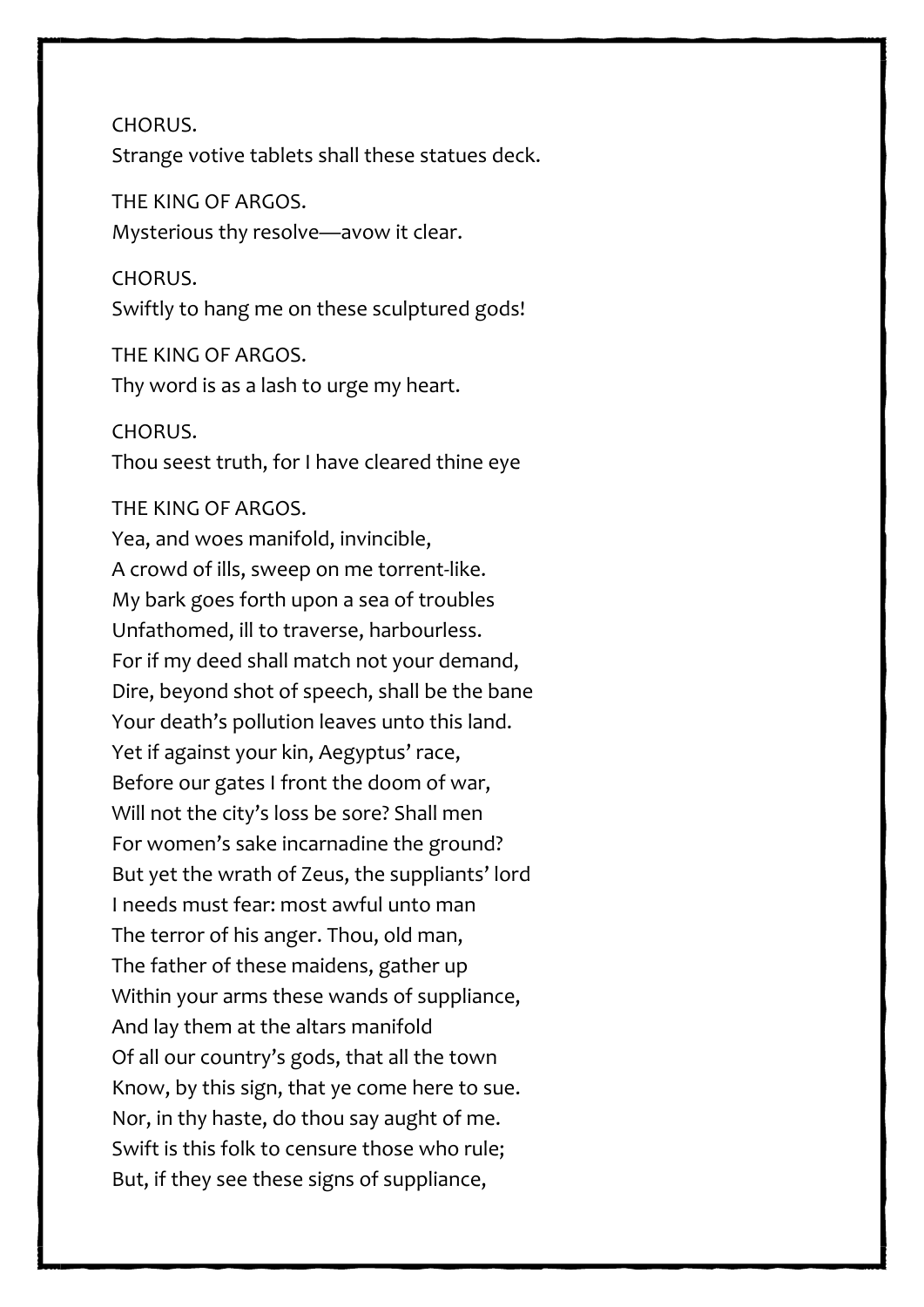It well may chance that each will pity you, And loathe the young men's violent pursuit; And thus a fairer favour you may find: For, to the helpless, each man's heart is kind.

## DANAUS.

To us, beyond gifts manifold it is To find a champion thus compassionate; Yet send with me attendants, of thy folk, Rightly to guide me, that I duly find Each altar of your city's gods that stands Before the fane, each dedicated shrine; And that in safety through the city's ways I may pass onwards: all unlike to yours The outward semblance that I wear—the race that Nilus rears is all dissimilar That of Inachus. Keep watch and ward Lest heedlessness bring death: full oft, I ween, Friend hath slain friend, not knowing whom he slew.

THE KING OF ARGOS.

Go at his side, attendants,—he saith well. On to the city's consecrated shrines! Nor be of many words to those ye meet, The while this suppliant voyager ye lead.

[*Exit* DANAUS *with attendants.*]

CHORUS. Let him go forward, thy command obeying. But me how biddest, how assurest thou?

THE KING OF ARGOS. Leave there the new-plucked boughs, thy sorrow's sign.

CHORUS. Thus beckoned forth, at thy behest I leave them.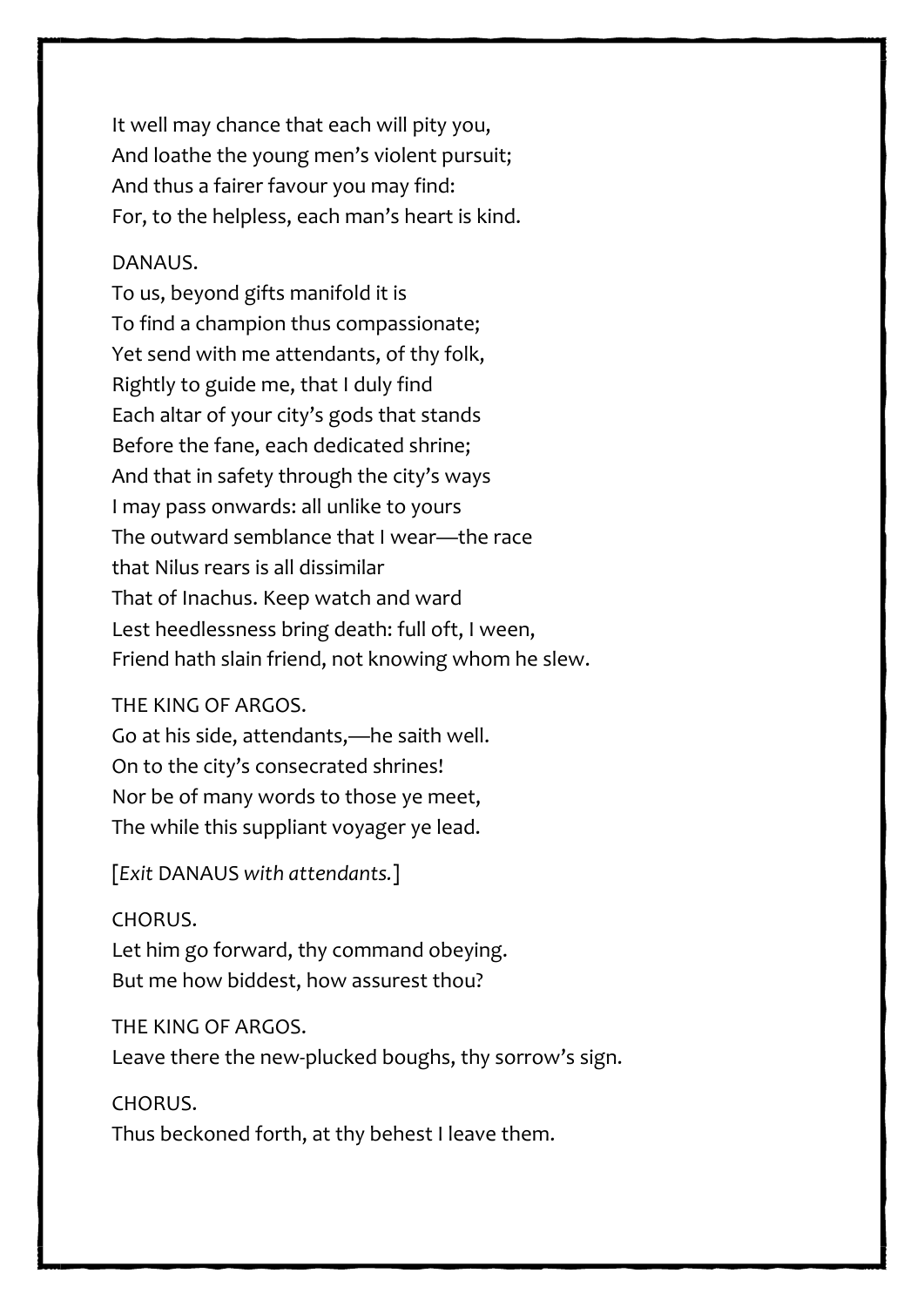THE KING OF ARGOS. Now to this level precinct turn thyself.

CHORUS. Unconsecrate it is, and cannot shield me.

THE KING OF ARGOS. We will not yield thee to those falcons' greed.

CHORUS. What help? more fierce they are than serpents fell.

THE KING OF ARGOS. We spake thee fair—speak thou them fair in turn.

CHORUS. What marvel that we loathe them, scared in soul?

THE KING OF ARGOS.

Awe towards a king should other fears transcend.

CHORUS.

Thus speak, thus act, and reassure my mind.

THE KING OF ARGOS.

Not long thy sire shall leave thee desolate. But I will call the country's indwellers, And with soft words th' assembly will persuade, And warn your sire what pleadings will avail. Therefore abide ye, and with prayer entreat The country's gods to compass your desire; The while I go, this matter to provide, Persuasion and fair fortune at my side.

[*Exit the* KING OF ARGOS*.*]

CHORUS.

O King of Kings, among the blest Thou highest and thou happiest, Listen and grant our prayer,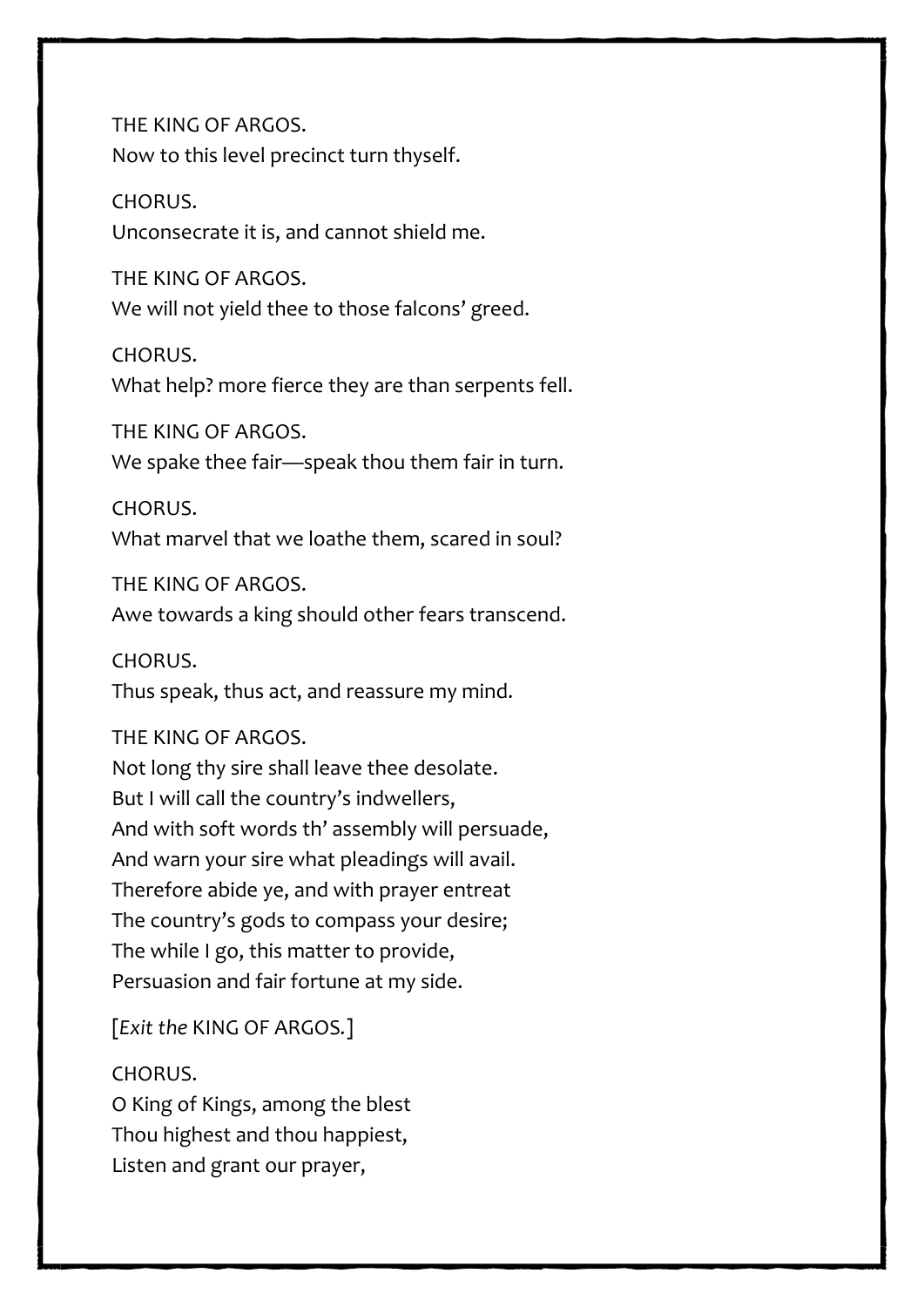And, deeply loathing, thrust Away from us the young men's lust, And deeply drown In azure waters, down and ever down, Benches and rowers dark, The fatal and perfidious bark! Unto the maidens turn thy gracious care; Think yet again upon the tale of fame, How from the maiden loved of thee there sprung Mine ancient line, long since in many a legend sung! Remember, O remember, thou whose hand Did Io by a touch to human shape reclaim. For from this Argos erst our mother came Driven hence to Egypt's land, Yet sprung of Zeus we were, and hence our birth we claim. And now have I roamed back Unto the ancient track Where Io roamed and pastured among flowers, Watched o'er by Argus' eyes, Through the lush grasses and the meadow bowers. Thence, by the gadfly maddened, forth she flies Unto far lands and alien peoples driven And, following fate, through paths of foam and surge, Sees, as she goes, the cleaving strait divide Greece, from the Eastland riven. And swift through Asian borders doth she urge Her course, o'er Phrygian mountains' sheep-clipt side; Thence, where the Mysian realm of Teuthras lies Towards Lydian lowlands hies, And o'er Cilician and Pamphylian hills And ever-flowing rills, And thence to Aphrodite's fertile shore, $5$ The land of garnered wheat and wealthy store And thence, deep-stung by wild unrest,

<span id="page-28-0"></span><sup>5</sup> Cyprus.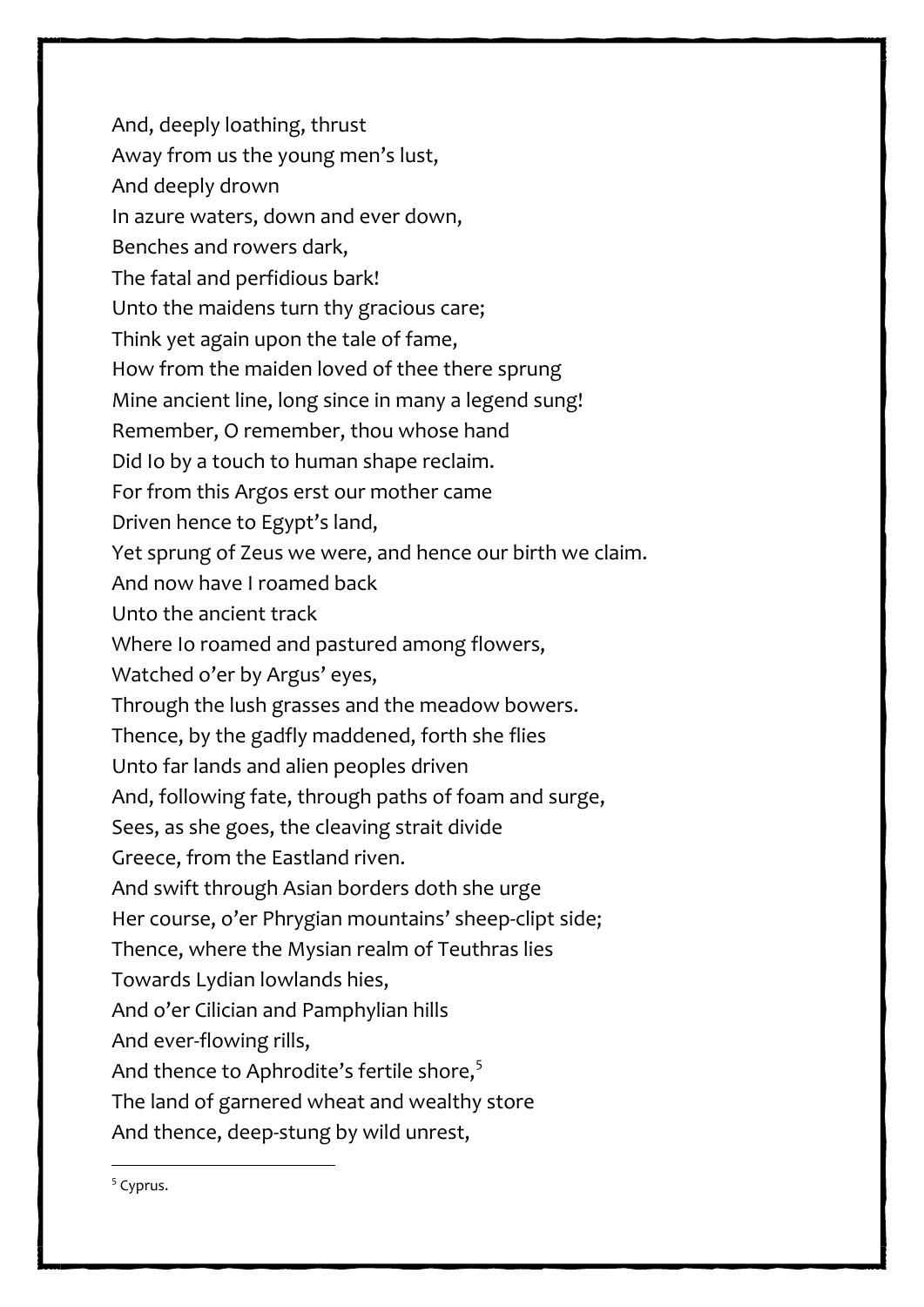By the winged fly that goaded her and drave, Unto the fertile land, the god-possest, (Where, fed from far-off snows, Life-giving Nilus flows, Urged on by Typho's strength, a fertilizing wave) She roves, in harassed and dishonoured flight Scathed by the blasting pangs of Hera's dread despite. And they within the land With terror shook and wanned, So strange the sight they saw, and were afraid— A wild twy-natured thing, half heifer and half maid. Whose hand was laid at last on Io, thus forlorn, With many roamings worn? Who bade the harassed maiden's peace return? Zeus, lord of time eterne. Yea, by his breath divine, by his unscathing strength, She lays aside her bane, And softened back to womanhood at length Sheds human tears again. Then, quickened with Zeus' veritable seed, A progeny she bare, A stainless babe, a child of heavenly breed. Of life and fortune fair. *His is the life of life*—so all men say,— *His is the seed of Zeus. Who else had power stern Hera's craft to stay, Her vengeful curse to loose?* Yea, all from Zeus befell!

And rightly wouldst thou tell

That we from Epaphus, his child, were born:

Justly his deed was done;

Unto what other one,

Of all the gods, should I for justice turn?

From him our race did spring;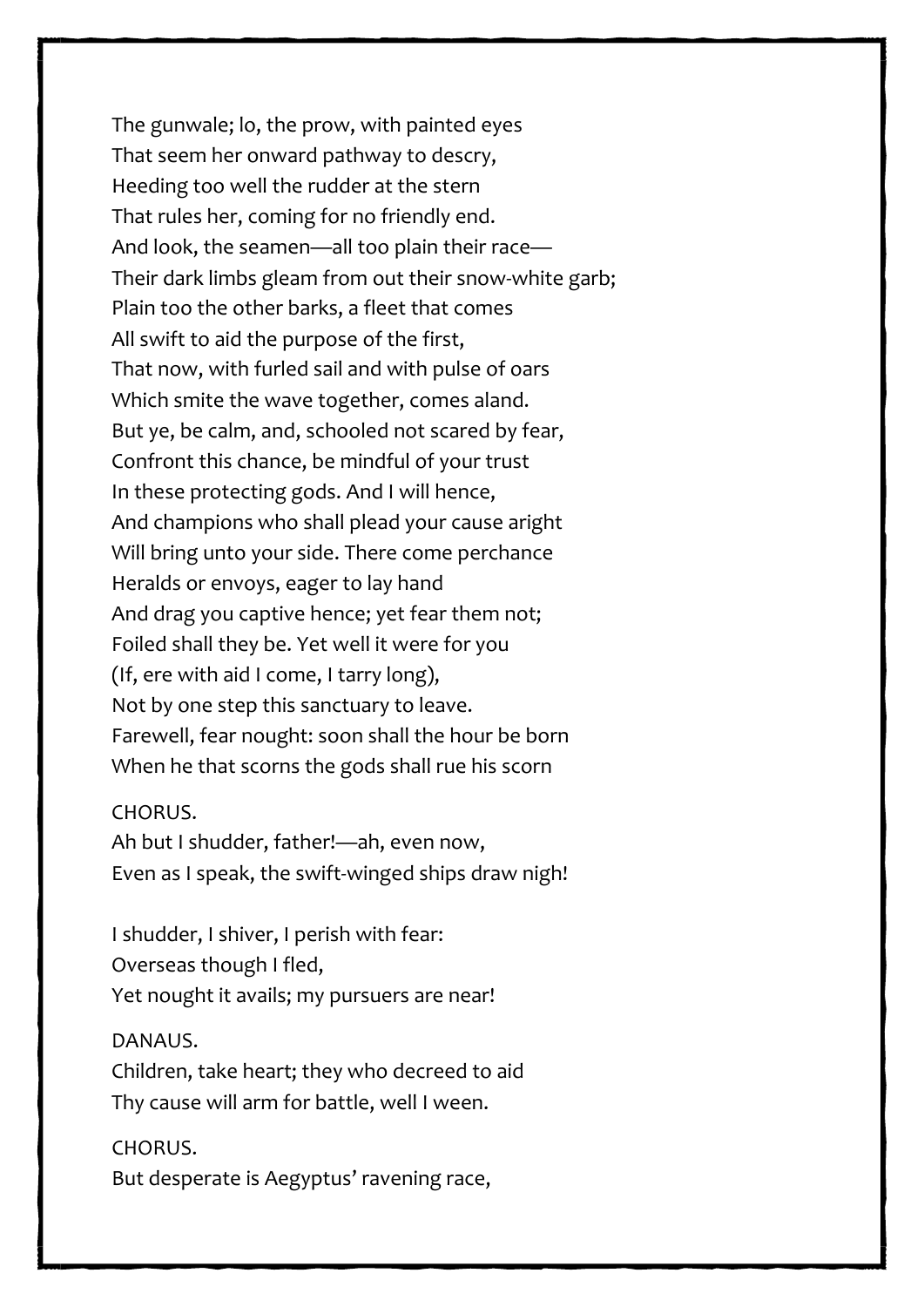With fight unsated; thou too know'st it well.

In their wrath they o'ertake us; the prow is deep-dark In the which they have sped, And dark is the bench and the crew of the bark!

## DANAUS.

Yea but a crew as stout they here shall find, And arms well steeled beneath a noon-day sun.

## CHORUS.

Ah yet, O father, leave us not forlorn! Alone, a maid is nought, a strengthless arm. With guile they pursue me, with counsel malign, And unholy their soul; And as ravens they seize me, unheeding the shrine!

## DANAUS.

Fair will befall us, children, in this chance, If thus in wrath they wrong the gods and you.

## CHORUS.

Alas, nor tridents nor the sanctity Of shrines will drive them, O my sire, from us!

Unholy and daring and cursed is their ire, Nor own they control Of the gods, but like jackals they glut their desire!

## DANAUS.

Ay, but *Come wolf, flee jackal*, saith the saw; Nor can the flax-plant overbear the corn.

## CHORUS.

Lustful, accursèd, monstrous is their will As of beasts ravening—'ware we of their power!

## DANAUS.

Look you, not swiftly puts a fleet to sea,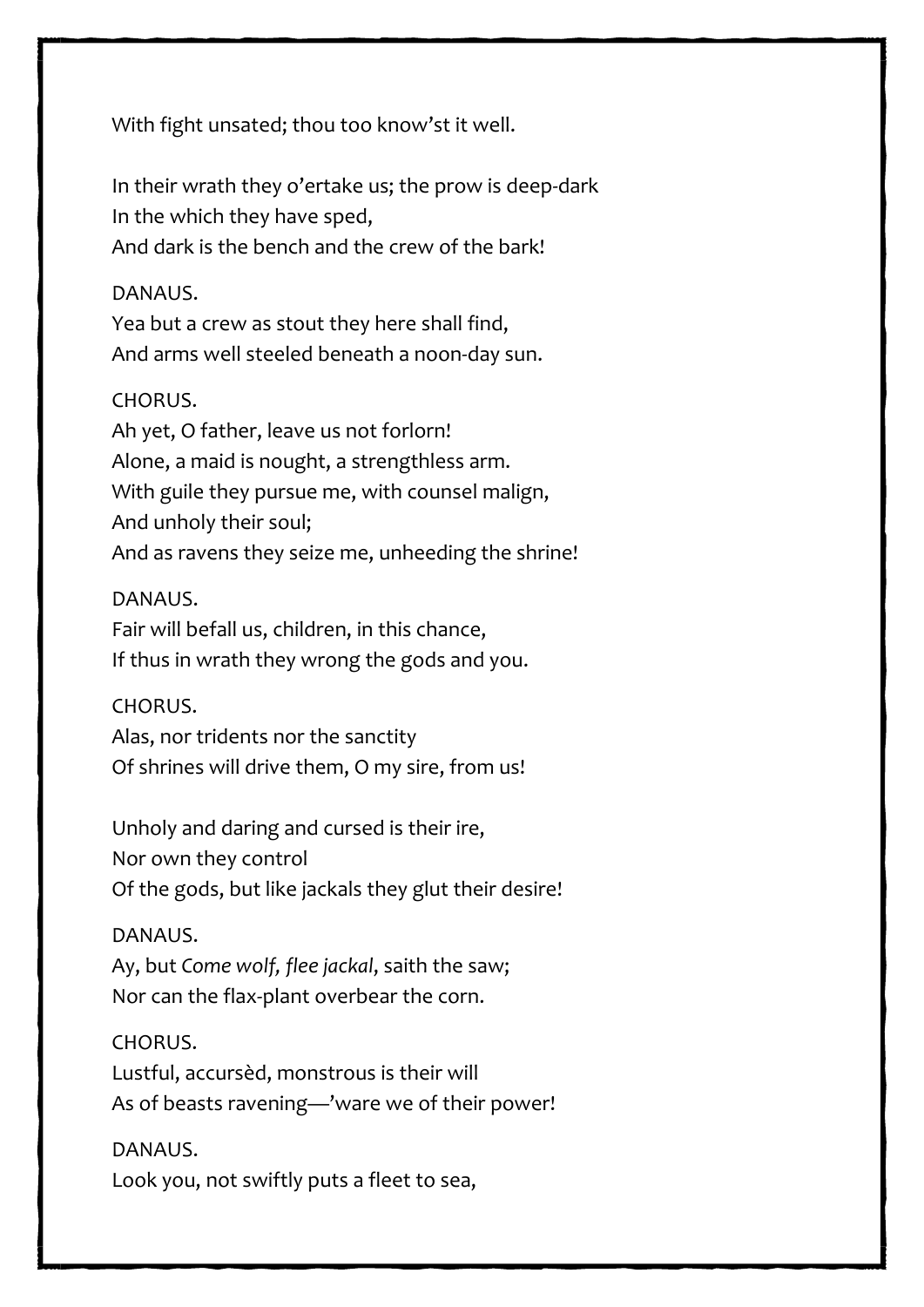Nor swiftly to its moorings; long it is Or e'er the saving cables to the shore Are borne, and long or e'er the steersmen cry, *The good ship swings at anchor—all is well*. Longest of all, the task to come aland Where haven there is none, when sunset fades In night. *To pilot wise*, the adage saith, *Night is a day of wakefulness and pain*. Therefore no force of weaponed men, as yet Scatheless can come ashore, before the bank Lie at her anchorage securely moored. Bethink thee therefore, nor in panic leave The shrine of gods whose succour thou hast won I go for aid—men shall not blame me long, Old, but with youth at heart and on my tongue.

## [*Exit* DANAUS*.*]

#### CHORUS.

O land of hill and dale, O holy land, What shall befall us? whither shall we flee, From Apian land to some dark lair of earth?

O would that in vapour of smoke I might rise to the clouds of the sky, That as dust which flits up without wings I might pass and evanish and die! I dare not, I dare not abide: my heart yearns, eager to fly; And dark is the cast of my thought; I shudder and tremble for fear. My father looked forth and beheld: I die of the sight that draws near. And for me be the strangling cord, the halter made ready by Fate, Before to my body draws nigh the man of my horror and hate. Nay, ere I will own him as lord, as handmaid to Hades I go! And oh, that aloft in the sky, where the dark clouds are frozen to snow, A refuge for me might be found, or a mountain-top smooth and too high For the foot of the goat, where the vulture sits lonely, and none may descry The pinnacle veiled in the cloud, the highest and sheerest of all, Ere to wedlock that rendeth my heart, and love that is loveless, I fall!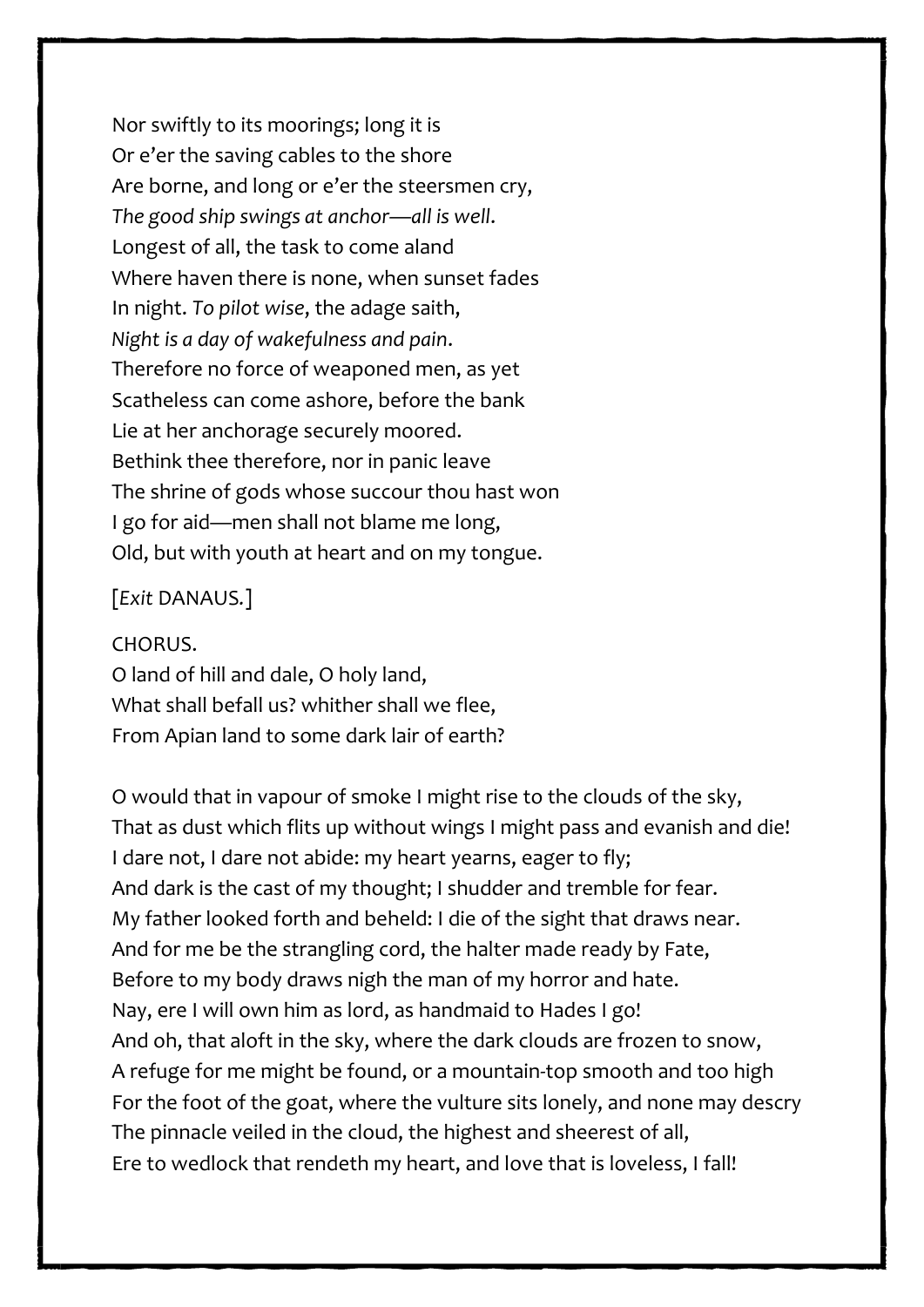Yea, a prey to the dogs and the birds of the mount will I give me to be,— From wailing and curse and pollution it is death, only death, sets me free: Let death come upon me before to the ravisher's bed I am thrust; What champion, what saviour but death can I find, or what refuge from lust? I will utter my shriek of entreaty, a prayer that shrills up to the sky, That calleth the gods to compassion, a tuneful, a pitiful cry, That is loud to invoke the releaser. O father, look down on the fight; Look down in thy wrath on the wronger, with eyes that are eager for right. Zeus, thou that art lord of the world, whose kingdom is strong over all, Have mercy on us! At thine altar for refuge and safety we call. For the race of Aegyptus is fierce, with greed and with malice afire; They cry as the questing hounds, they sweep with the speed of desire. But thine is the balance of fate, thou rulest the wavering scale, And without thee no mortal emprise shall have strength to achieve or prevail.

Alack, alack! the ravisher— He leaps from boat to beach, he draweth near! Away, thou plunderer accurst! Death seize thee first, Or e'er thou touch me—off! God, hear our cry, Our maiden agony! Ah, ah, the touch, the prelude of my shame. Alas, my maiden fame! O sister, sister, to the altar cling, For he that seizeth me, Grim is his wrath and stern, by land as on the sea. Guard us, O king!

*Enter the* HERALD OF AEGYPTUS*.* 

HERALD OF AEGYPTUS.

Hence to my barge—step swiftly, tarry not.

CHORUS.

Alack, he rends—he rends my hair! O wound on wound! Help! my lopped head will fall, my blood gush o'er the ground!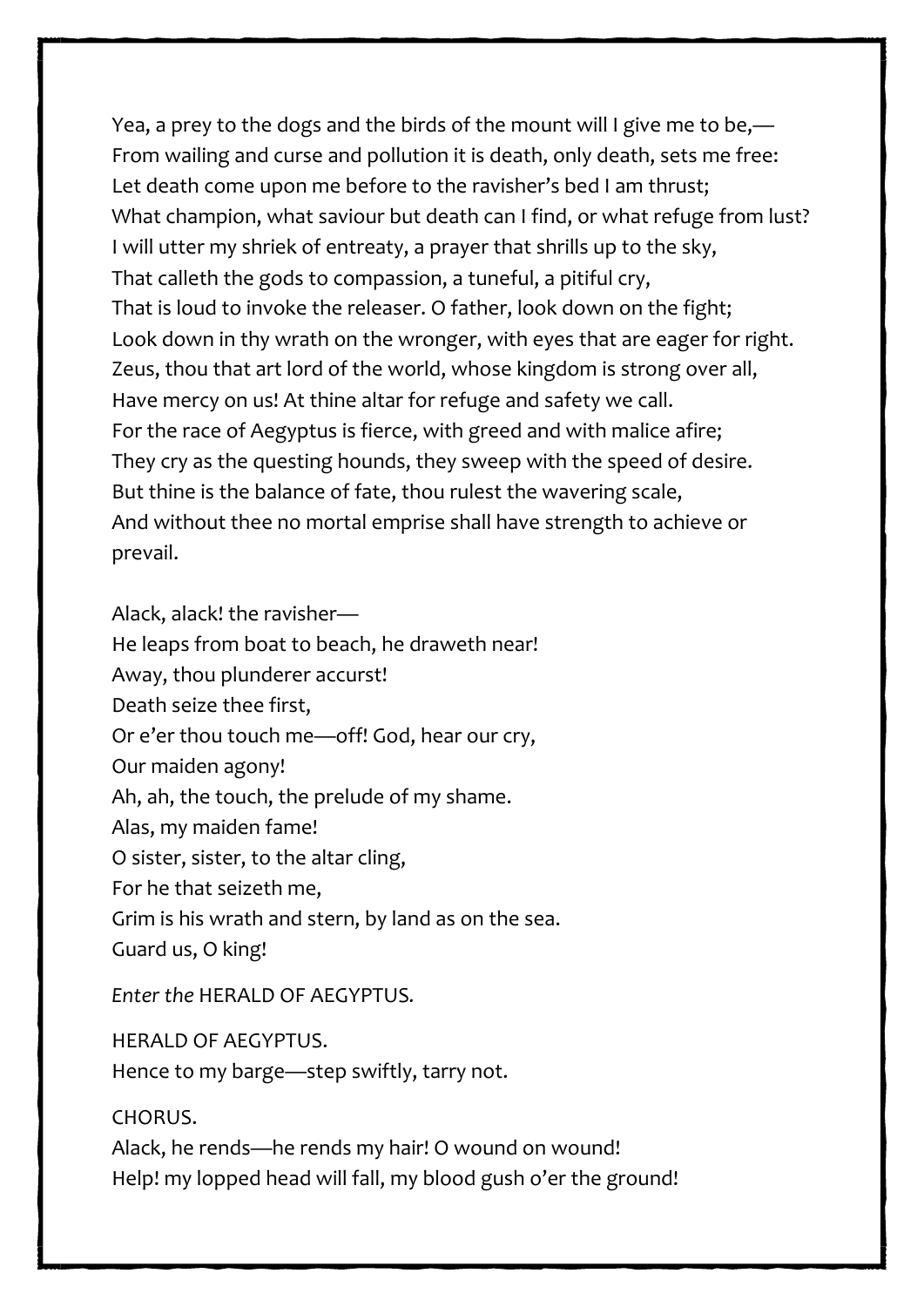## HERALD OF AEGYPTUS. Aboard, ye cursèd—with a new curse, go!

## CHORUS.

Would God that on the wand'ring brine Thou and this braggart tongue of thine Had sunk beneath the main— Thy mast and planks, made fast in vain! Thee would I drive aboard once more, A slayer and a dastard, from the shore!

## HERALD OF AEGYPTUS.

Be still, thou vain demented soul; My force thy craving shall control. Away, aboard! What, clingest to the shrine? Away! this city's gods I hold not for divine.

## CHORUS.

Aid me, ye gods, that never, never I may again behold The mighty, the life-giving river, Nilus, the quickener of field and fold! Alack, O sire, unto the shrine I cling— Shrine of this land from which mine ancient line did spring!

## HERALD OF AEGYPTUS.

Shrines, shrines, forsooth!—the ship, the ship be shrine! Aboard, perforce and will-ye nill-ye, go! Or e'er from hands of mine Ye suffer torments worse and blow on blow.

## CHORUS.

Alack, God grant those hands may strive in vain With the salt-streaming wave, When 'gainst the wide-blown blasts thy bark shall strain To round Sarpedon's cape, the sandbank's treach'rous grave.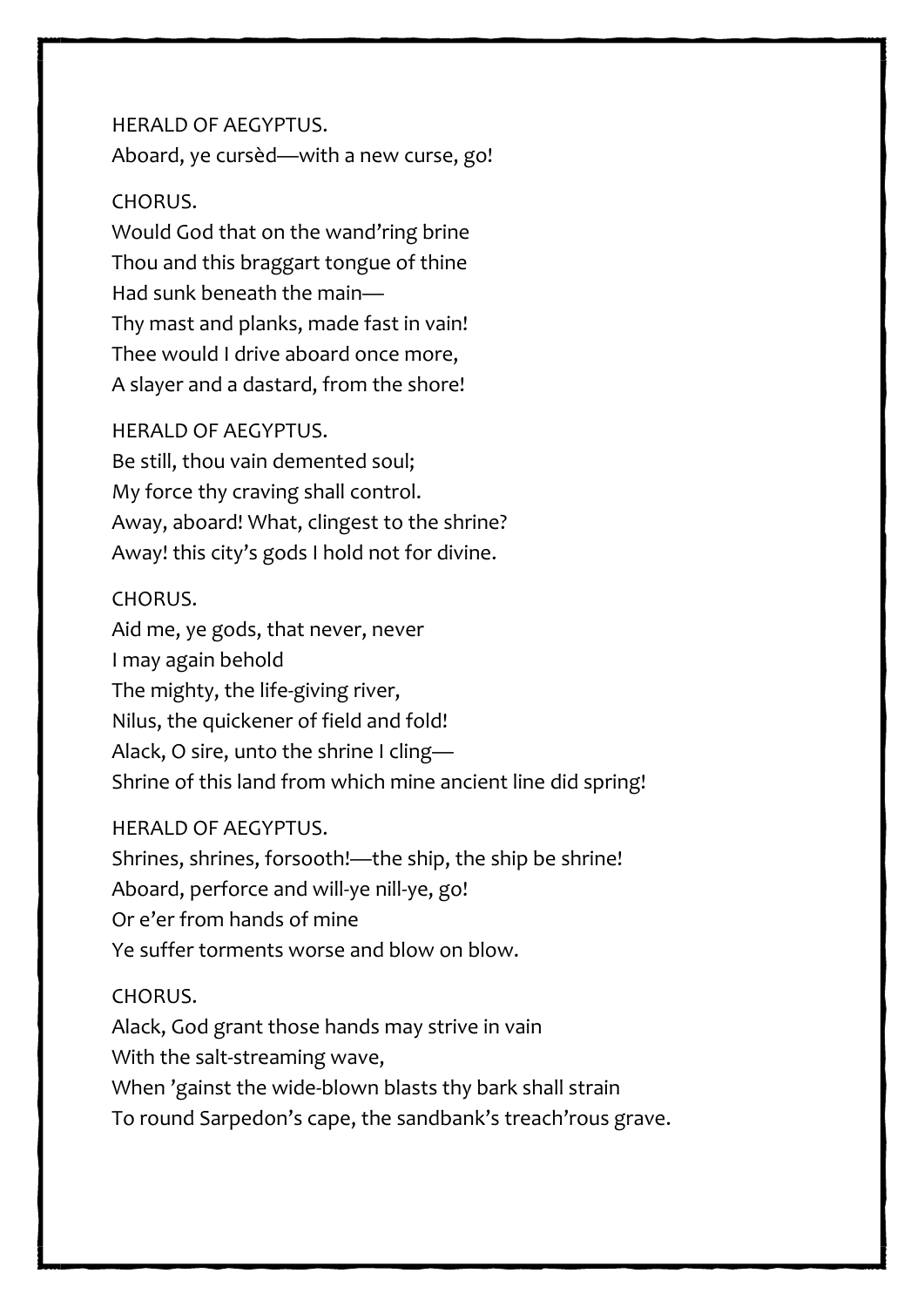HERALD OF AEGYPTUS. Shrill ye and shriek unto what gods ye may, Ye shall not leap from out Aegyptus' bark, How bitterly soe'er ye wail your woe.

## CHORUS.

Alack, alack my wrong! Stern is thy voice, thy vaunting loud and strong. Thy sire, the mighty Nilus, drive thee hence Turning to death and doom thy greedy violence!

## HERALD OF AEGYPTUS.

Swift to the vessel of the double prow, Go quickly! let none linger, else this hand Ruthless will hale you by your tresses hence.

## CHORUS.

Alack, O father! from the shrine

Not aid but agony is mine.

As a spider he creeps and he clutches his prey,

And he hales me away.

A spectre of darkness, of darkness. Alas and alas! well-a-day! O Earth, O my mother! O Zeus, thou king of the earth, and her child! Turn back, we pray thee, from us his clamour and threatenings wild!

## HERALD OF AEGYPTUS.

Peace! I fear not this country's deities. They fostered not my childhood nor mine age.

## CHORUS.

Like a snake that is human he comes, he shudders and crawls to my side; As an adder that biteth the foot, his clutch on my flesh doth abide. O Earth, O my mother! O Zeus, thou king of the earth, and her child! Turn back, we pray thee, from us his clamour and threatenings wild!

## HERALD OF AEGYPTUS.

Swift each unto the ship; repine no more, Or my hand shall not spare to rend your robe.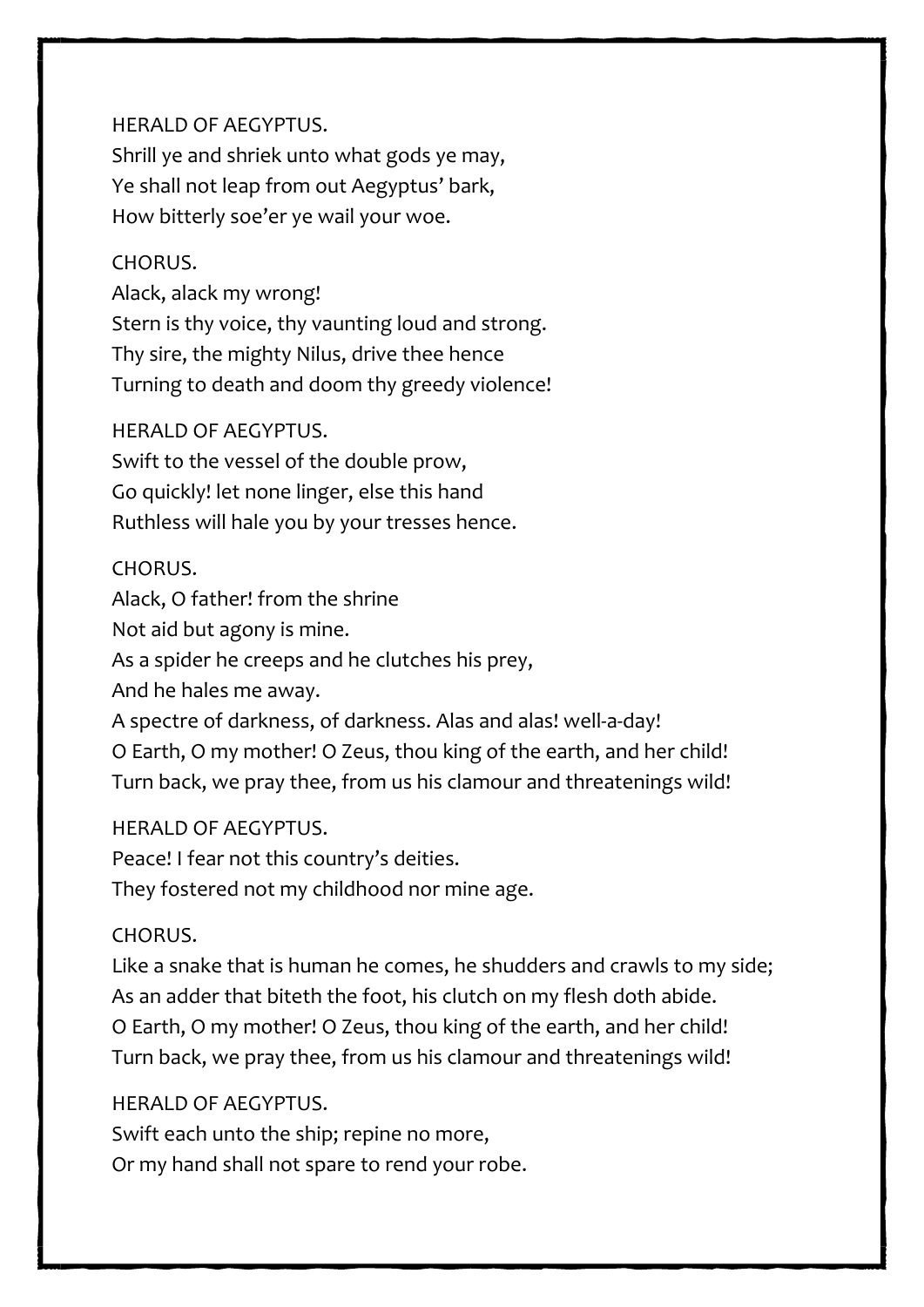CHORUS. O chiefs, O leaders, aid me, or I yield!

HERALD OF AEGYPTUS. Peace! if ye have not ears to hear my words, Lo, by these tresses must I hale you hence.

CHORUS. Undone we are, O king! all hope is gone.

HERALD OF AEGYPTUS. Ay, kings enow ye shall behold anon, Aegyptus' sons—Ye shall not want for kings.

*Enter the* KING OF ARGOS*.* 

THE KING OF ARGOS. Sirrah, what dost thou? in what arrogance Darest thou thus insult Pelasgia's realm? Deemest thou this a woman-hearted town? Thou art too full of thy barbarian scorn For us of Grecian blood, and, erring thus, Thou dost bewray thyself a fool in all!

HERALD OF AEGYPTUS. Say thou wherein my deeds transgress my right.

THE KING OF ARGOS.

First, that thou play'st a stranger's part amiss.

HERALD OF AEGYPTUS. Wherein? I do but search and claim mine own.

THE KING OF ARGOS. To whom of our guest-champions hast appealed?

HERALD OF AEGYPTUS. To Hermes, herald's champion, lord of search.

THE KING OF ARGOS.

Yea, to a god—yet dost thou wrong the gods!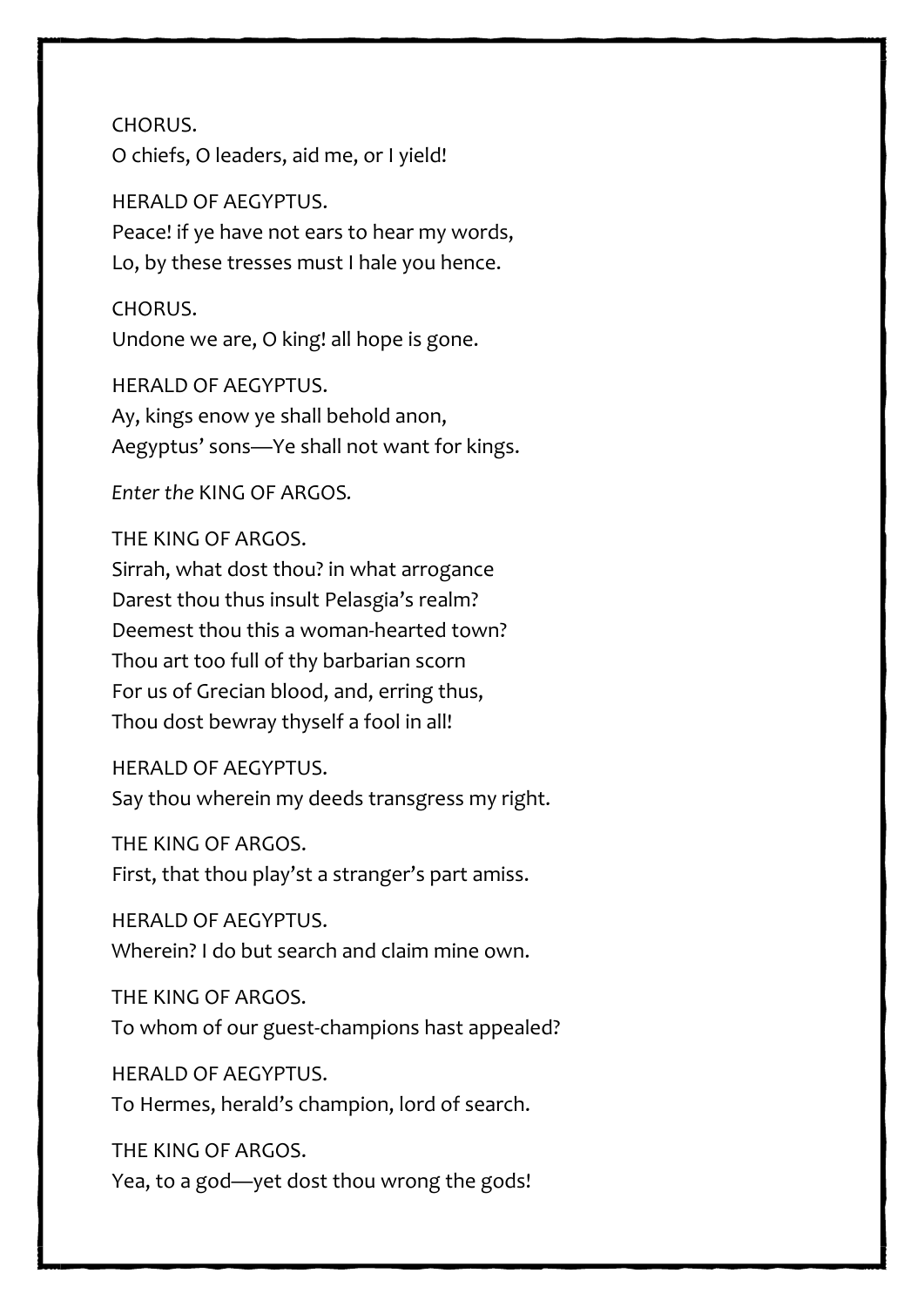HERALD OF AEGYPTUS. The gods that rule by Nilus I revere.

THE KING OF ARGOS. Hear I aright? our Argive gods are nought?

HERALD OF AEGYPTUS. The prey is mine, unless force rend it from me.

THE KING OF ARGOS. At thine own peril touch them—'ware, and soon!

HERALD OF AEGYPTUS. I hear thy speech, no hospitable word.

THE KING OF ARGOS. I am no host for sacrilegious hands.

HERALD OF AEGYPTUS. I will go tell this to Aegyptus' sons.

THE KING OF ARGOS. Tell it! my pride will ponder not thy word.

HERALD OF AEGYPTUS.

Yet, that I have my message clear to say (For it behooves that heralds' words be clear, Be they or ill or good), how art thou named? By whom despoilèd of this sister-band Of maidens pass I homeward?—speak and say! For lo, henceforth in Ares' court we stand, Who judges not by witness but by war: No pledge of silver now can bring the cause To issue: ere this thing end, there must be Corpse piled on corpse and many lives gasped forth.

## THE KING OF ARGOS.

What skills it that I tell my name to thee? Thou and thy mates shall learn it ere the end. Know that if words unstained by violence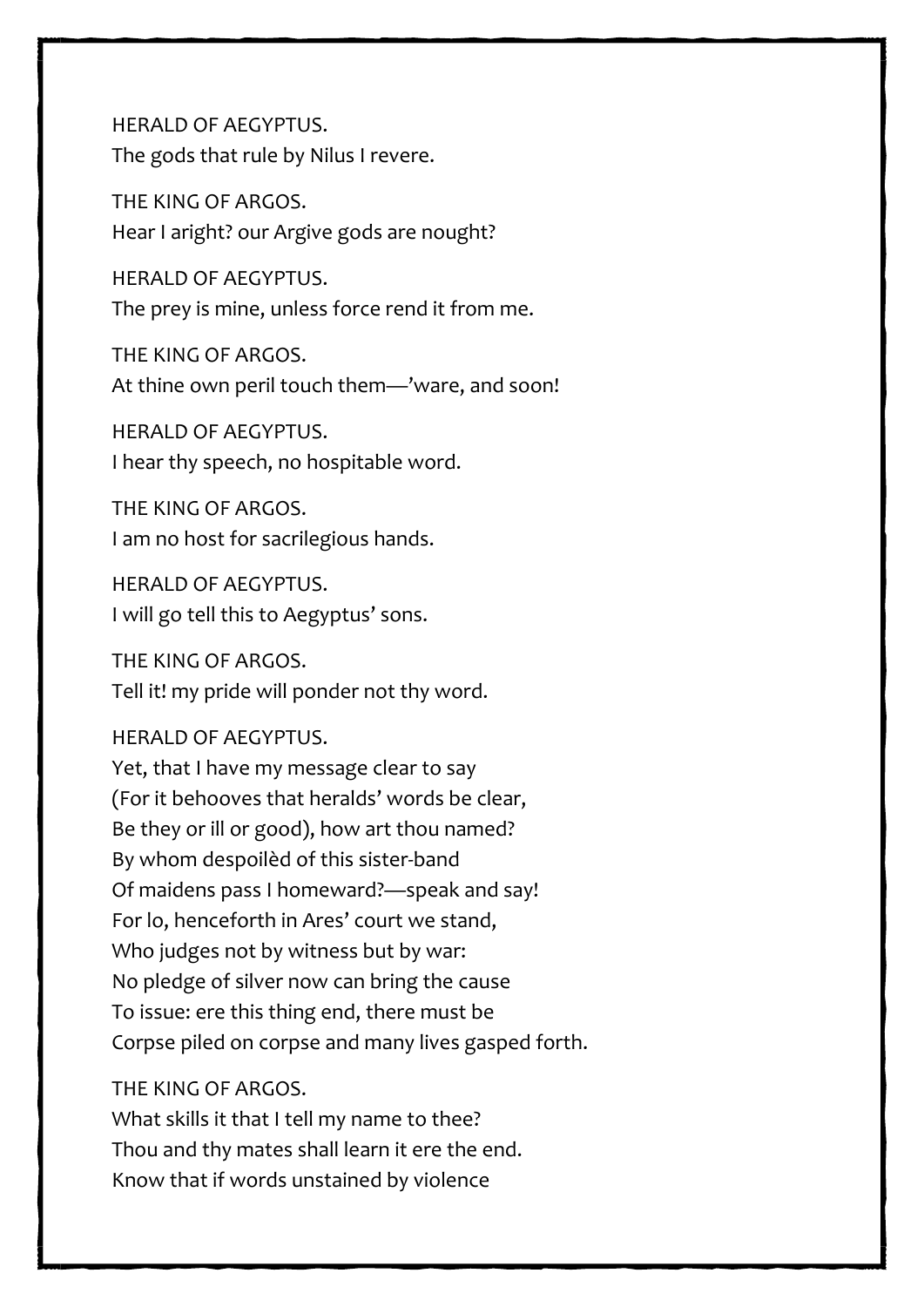Can change these maidens' choice, then mayest thou, With full consent of theirs, conduct them hence. But thus the city with one voice ordained—

*No force shall bear away the maiden band*.

Firmly this word upon the temple wall Is by a rivet clenched, and shall abide: Not upon wax inscribed and delible, Nor upon parchment sealed and stored away.— Lo, thou hast heard our free mouths speak their will: Out from our presence—tarry not, but go!

HERALD OF AEGYPTUS.

Methinks we stand on some new edge of war: Be strength and triumph on the young men's side!

THE KING OF ARGOS.

Nay but here also shall ye find young men, Unsodden with the juices oozed from grain.<sup>[6](#page-42-0)</sup>

[*Exit* HERALD OF AEGYPTUS*.*]

But ye, O maids, with your attendants true, Pass hence with trust into the fencèd town, Ringed with a wide confine of guarding towers. Therein are many dwellings for such guests As the State honours; there myself am housed Within a palace neither scant nor strait. There dwell ye, if ye will to lodge at ease In halls well-thronged: yet, if your soul prefer, Tarry secluded in a separate home. Choose ye and cull, from these our proffered gifts, Whiche'er is best and sweetest to your will:

<span id="page-42-0"></span><sup>6</sup> For this curious taunt, strongly illustrative of what Browning calls "nationality in drinks," see Herodotus, ii. 77. A similar feeling may perhaps be traced in Tacitus' description of the national beverage of the Germans: "Potui humor ex hordeo aut frumento, *in quandam similitudinem vini corruptus*" (*Germania*, chap, xxiii).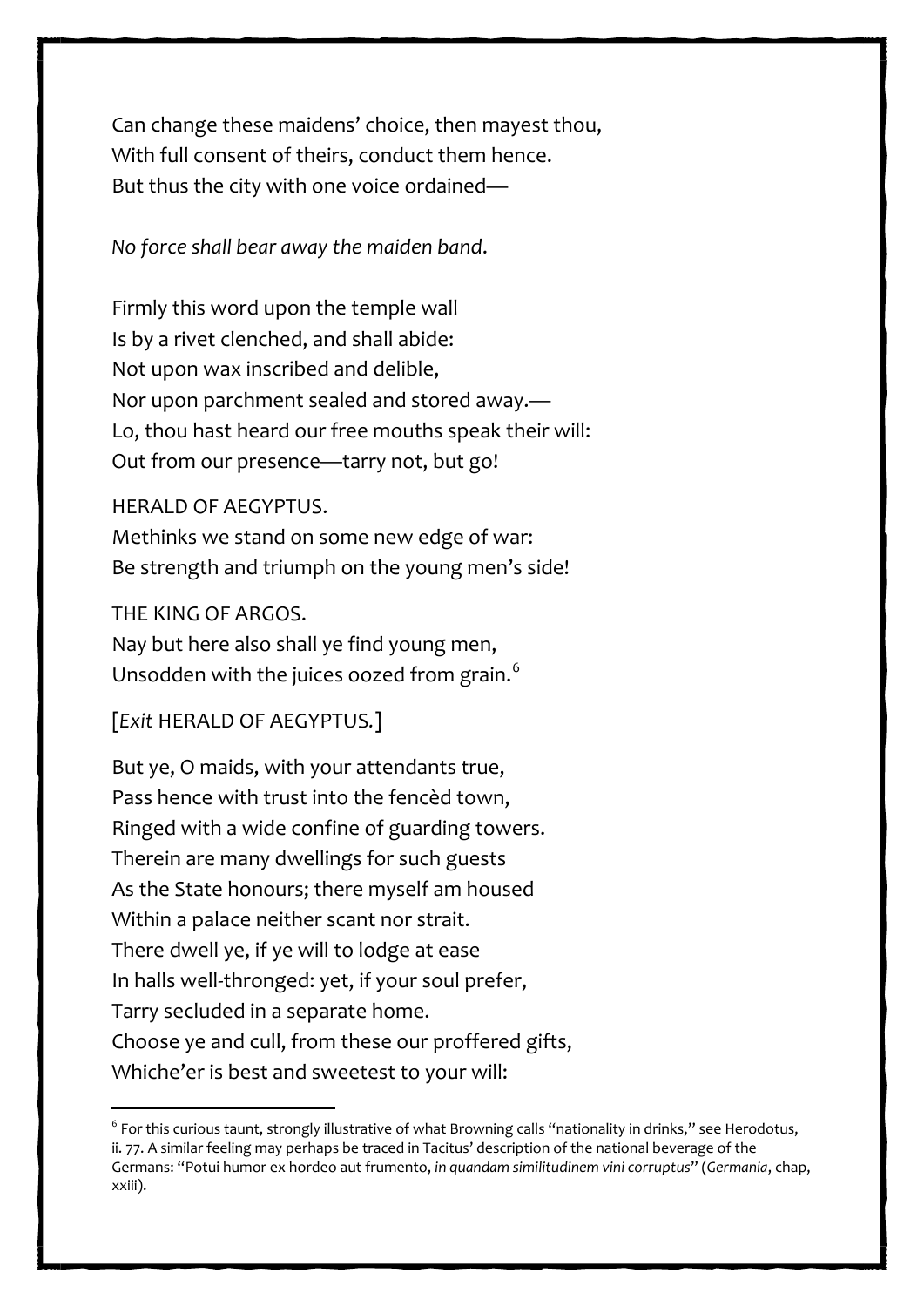And I and all these citizens whose vote Stands thus decreed, will your protectors be. Look not to find elsewhere more loyal guard.

## CHORUS.

O godlike chief, God grant my prayer: *Fair blessings on thy proffers fair, Lord of Pelasgia's race!* Yet, of thy grace, unto our side Send thou the man of courage tried, Of counsel deep and prudent thought,— Be Danaus to his children brought; For his it is to guide us well And warn where it behoves to dwell— What place shall guard and shelter us From malice and tongues slanderous: Swift always are the lips of blame A stranger-maiden to defame— But Fortune give us grace!

#### THE KING OF ARGOS.

A stainless fame, a welcome kind From all this people shall ye find: Dwell therefore, damsels, loved of us, Within our walls, as Danaus Allots to each, in order due, Her dower of attendants true.

#### *Re-enter* DANAUS*.*

#### DANAUS

High thanks, my children, unto Argos con, And to this folk, as to Olympian gods, Give offerings meet of sacrifice and wine; For saviours are they in good sooth to you. From me they heard, and bitter was their wrath, How those your kinsmen strove to work you wrong,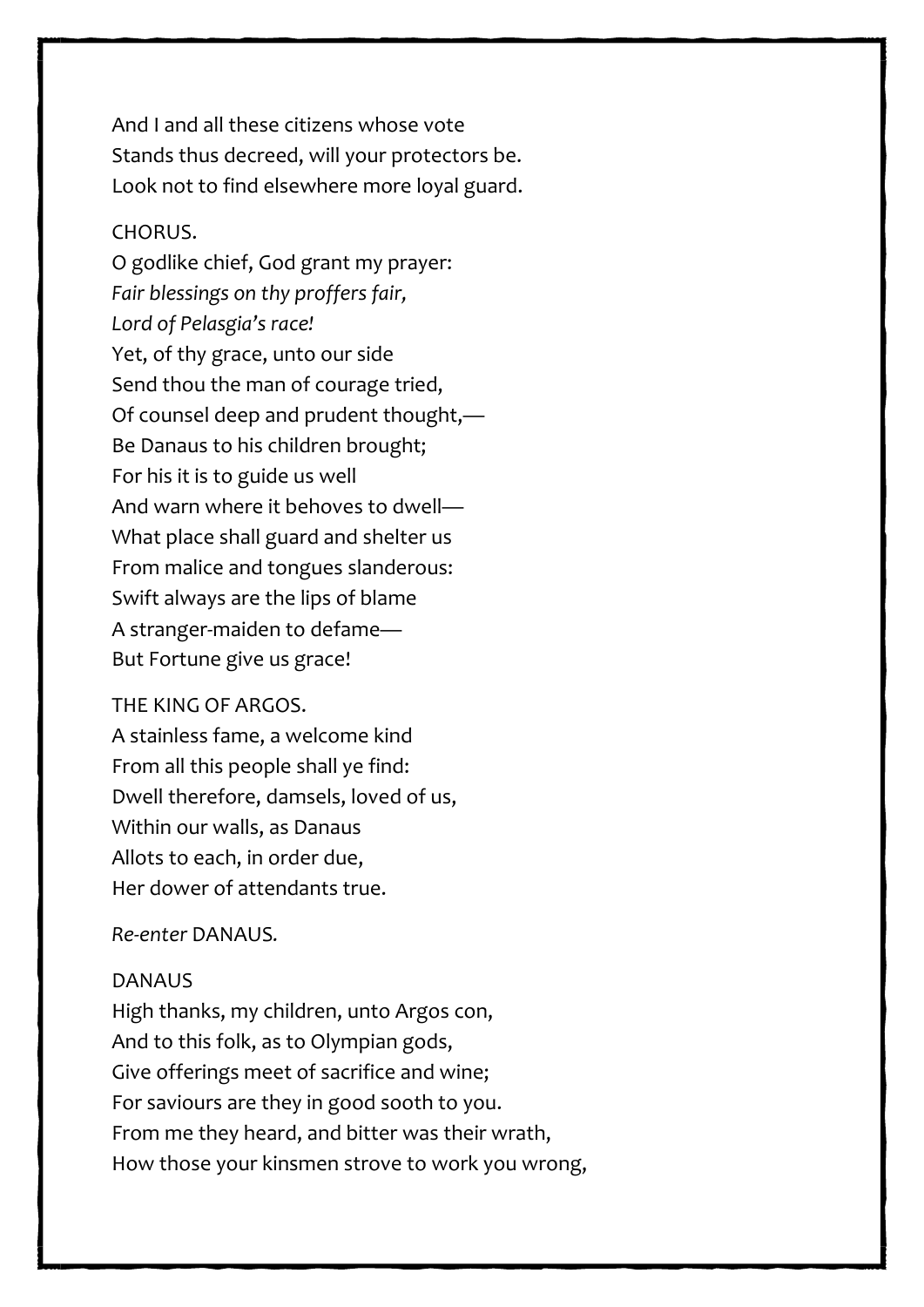And how of us were thwarted: then to me This company of spearmen did they grant, That honoured I might walk, nor unaware Die by some secret thrust and on this land Bring down the curse of death, that dieth not. Such boons they gave me: it behoves me pay A deeper reverence from a soul sincere. Ye, to the many words of wariness Spoken by me your father, add this word, That, tried by time, our unknown company Be held for honest: over-swift are tongues To slander strangers, over-light is speech To bring pollution on a stranger's name. Therefore I rede you, bring no shame on me Now when man's eye beholds your maiden prime. Lovely is beauty's ripening harvest-field, But ill to guard; and men and beasts, I wot, And birds and creeping things make prey of it. And when the fruit is ripe for love, the voice Of Aphrodite bruiteth it abroad, The while she guards the yet unripened growth. On the fair richness of a maiden's bloom Each passer looks, o'ercome with strong desire, With eyes that waft the wistful dart of love. Then be not such our hap, whose livelong toil Did make our pinnace plough the mighty main: Nor bring we shame upon ourselves, and joy Unto my foes. Behold, a twofold home— One of the king's and one the people's gift— Unbought, 'tis yours to hold,—a gracious boon. Go—but remember ye your sire's behest, And hold your life less dear than chastity.

#### CHORUS.

The gods above grant that all else be well. But fear not thou, O sire, lest aught befall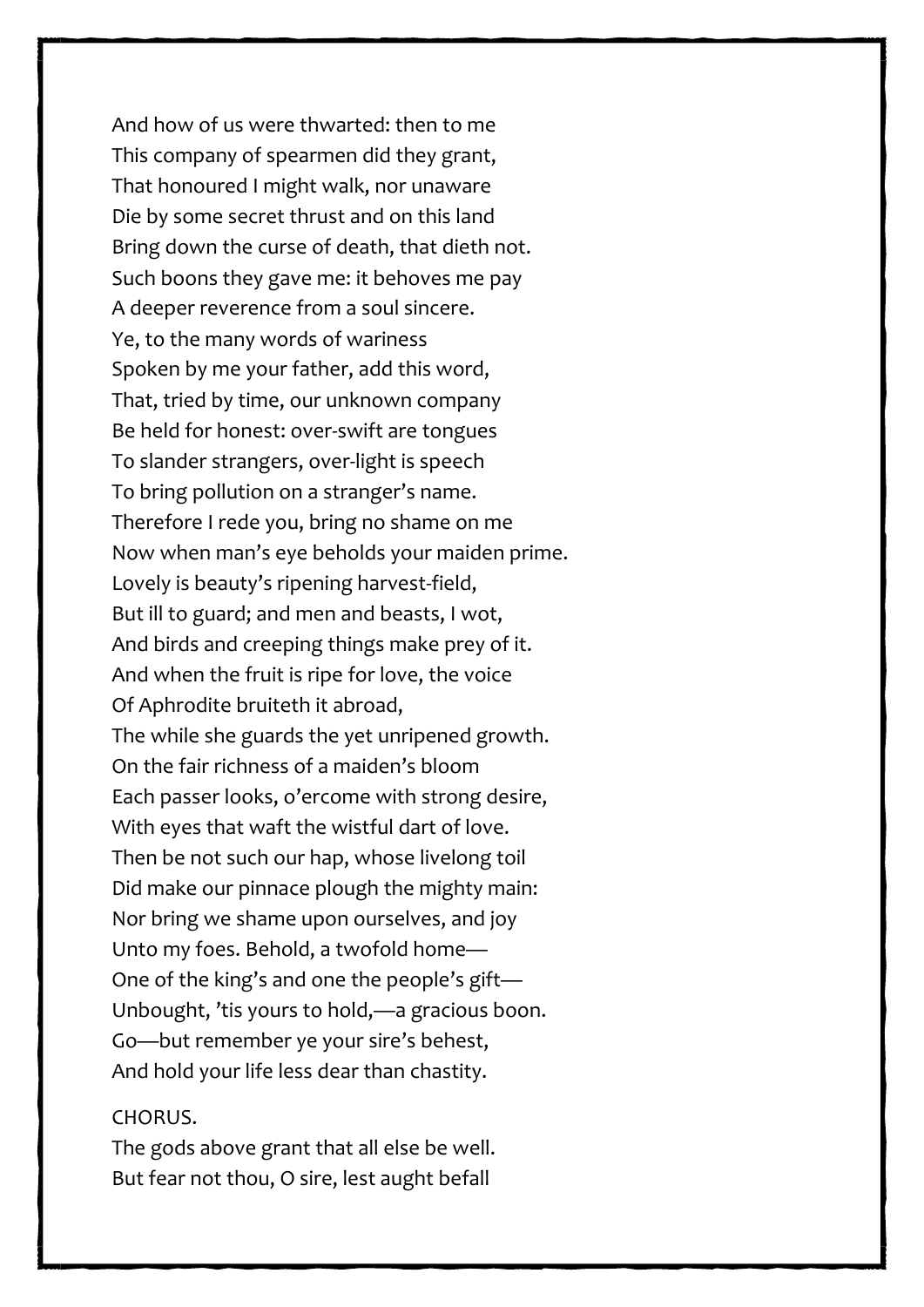Of ill unto our ripened maidenhood. So long as Heaven have no new ill devised, From its chaste path my spirit shall not swerve.

#### SEMI-CHORUS.

Pass and adore ye the Blessed, the gods of the city who dwell Around Erasinus, the gush of the swift immemorial tide.

#### SEMI-CHORUS.

Chant ye, O maidens; aloud let the praise of Pelasgia swell; Hymn we no longer the shores where Nilus to ocean doth glide.

#### SEMI-CHORUS.

Sing we the bounteous streams that ripple and gush through the city; Quickening flow they and fertile, the soft new life of the plain.

#### SEMI-CHORUS.

Artemis, maiden most pure, look on us with grace and with pity— Save us from forced embraces: such love hath no crown but a pain.

#### SEMI-CHORUS.

Yet not in scorn we chant, but in honour of Aphrodite; She truly and Hera alone have power with Zeus and control. Holy the deeds of her rite, her craft is secret and mighty, And high is her honour on earth, and subtle her sway of the soul.

#### SEMI-CHORUS.

Yea, and her child is Desire: in the train of his mother he goeth— Yea and Persuasion soft-lipped, whom none can deny or repel: Cometh Harmonia too, on whom Aphrodite bestoweth The whispering parley, the paths of the rapture that lovers love well.

## SEMI-CHORUS.

Ah, but I tremble and quake lest again they should sail to reclaim! Alas for the sorrow to come, the blood and the carnage of war. Ah, by whose will was it done that o'er the wide ocean they came, Guided by favouring winds, and wafted by sail and by oar?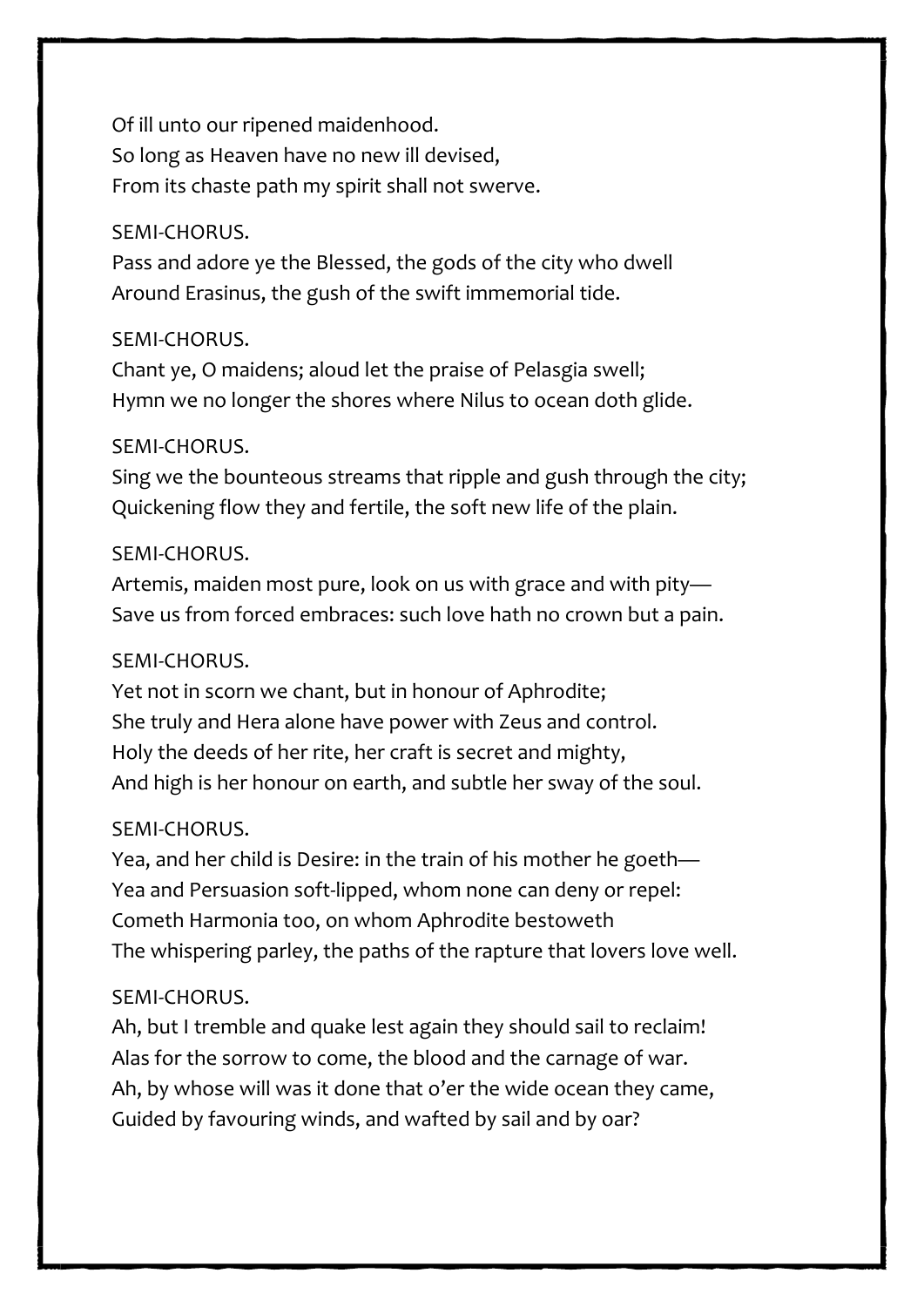#### SEMI-CHORUS.

Peace! for what Fate hath ordained will surely not tarry but come; Wide is the counsel of Zeus, by no man escaped or withstood: Only I pray that whate'er, in the end, of this wedlock he doom, We as many a maiden of old, may win from the ill to the good.<sup>[7](#page-46-0)</sup>

#### SEMI-CHORUS.

Great Zeus, this wedlock turn from me— Me from the kinsman bridegroom guard!

SEMI-CHORUS.

Come what come may, 'tis Fate's decree.

SEMI-CHORUS. Soft is thy word—the doom is hard.

SEMI-CHORUS. Thou know'st not what the Fates provide.

SEMI-CHORUS. How should I scan Zeus' mighty will, The depth of counsel undescried?

SEMI-CHORUS. Pray thou no word of omen ill.

SEMI-CHORUS. What timely warning wouldst thou teach?

SEMI-CHORUS. Beware, nor slight the gods in speech.

SEMI-CHORUS.

Zeus, hold from my body the wedlock detested, the bridegroom abhorred! It was thou, it was thou didst release

Mine ancestress Io from sorrow: thine healing it was that restored,

The touch of thine hand gave her peace.

<span id="page-46-0"></span> $7$  The ambiguity of these two lines is reproduced from the original. The Semi-Chorus appear to pray, in one aspiration, that the threatened wedlock may never take place, and, *if* it does take place, may be for weal, not woe.